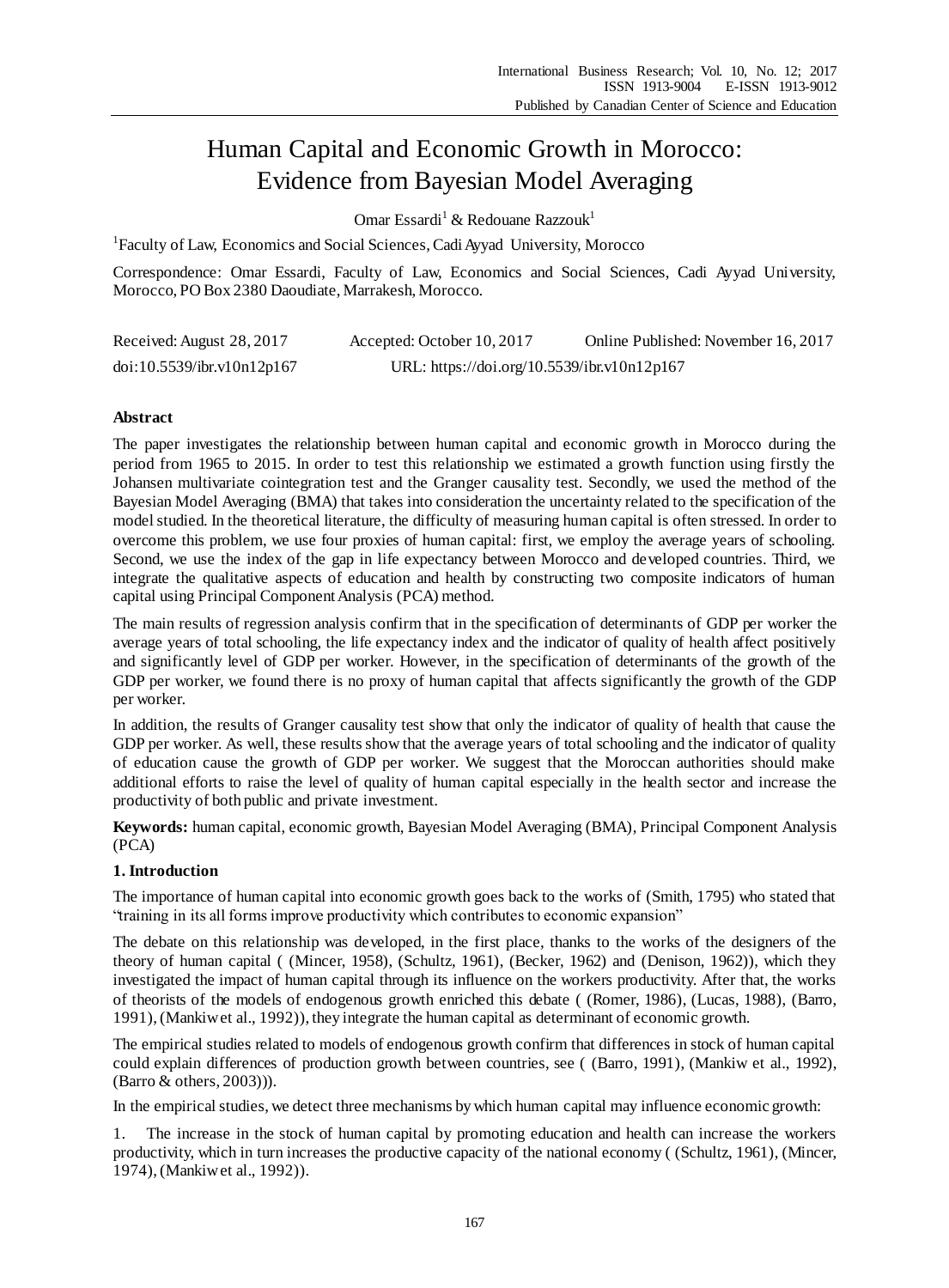2. The increase in stock of human capital can influence the workers productivity by promoting innovation and using the new technologies ( (Nelson & Phelps, 1966), (Romer, 1990), (Aghion & Howitt, 1992), (Benhabib & Spiegel, 1994)).

3. The stock of human capital can be an important determinant for the attraction of foreign direct investment inflows ( (Noorbakhsh et al., 2001), (Koukpo, 2005), (Bouoiyour et al., 2009)).

However, with the improvement of data quality and the application of more sophisticated econometric methods, some authors concluded that the effects of the human capital on economic growth are negatives and sometimes not significant ( (Islam, 1995), (Caselli et al., 1996), (Dessus, 2000), (Pritchett, 2001)).

Pritchett (2001) provided three interpretations to explain the controversial results on the effects of human capital in economic growth: First, he supposes that the institutional framework does not encourage positive externalities of human capital on economic performance. Second, he believes that the quality of education may be low despite of the increase in the years of education. Finally, he considers that low demand of educated workers could characterize the labor market, which reduces the excepted human capital benefits.

In September 2000, as part of 189 countries that signed the United Nations Millennium Declaration, Morocco government has engaged to achieve eight development goals and developed countries are engaged to support poor countries to achieve these objectives. Among the eight objectives four are directly linked to human capital: to ensure primary education for all, to reduce child mortality, to improve maternal health, to defeat HIV/AIDS, malaria and other diseases, and the others objectives contribute to the improvement of human capital: reducing extreme poverty and hunger and promoting gender equality.

In order to achieve these objectives, Morocco has engaged in many reforms in the sectors of education and health. On the one hand, the reforms of the Moroccan educational system started by the adoption in 1999 of the National Charter for Education and training. After that, authorities take on the emergency program for the period from 2009 to 2012 and they launched in 2015 a new strategy of teaching called "vision 2030".On the other hand, authorities in health sector applied the basic medical coverage through the generalization of the medical assistance schema in 2012 and launching health strategy for next four years.

The main objective of this paper is to test first the long-run dynamic relationship between Moroccan economic growth and human capital by using Johansen multivariate cointegration test and the Granger causality test. Secondly, we use the method of (BMA) which takes into account the uncertainty related to the specification of the model studied.

We will organize the paper as the following: we will start by presenting a review of the empirical studies. Then we present the macroeconomic conditions and indicators of in Moroccan human capital after that we present the empirical approach, data sources and variables used. Afterward we discuss the results obtained finally we come up with conclusion.

# **2. Review of the Empirical Studies**

Human capital is at the heart of empirical works that explain the determinants of economic growth. Aghion & Howitt (1998) point out that the authors follow two main approaches to quantify human capital and its impact on economic growth. Some authors consider human capital as flow variable in the process of accumulation is just as physical capital (((Lucas, 1988), (Romer, 1989),(Barro, 1991),(Mankiw et al., 1992))). Other authors consider it a variable stock and when it is high, the country's production processes could benefit from the positive externalities related using innovation and new technologies ((Barro & Lee, 1994),(Benhabib & Spiegel, 1994),(Bloom & Mahal, 1995)).

Recent works has followed three main research directions. In the first direction, authors have enriched the endogenous growth model by introducing in addition to the basic model variables other variables related to health conditions, institutions and free trade policy ((Berthélemy et al., 1997), (Abdouni & Hanchane, 2008), (Mansouri, 2009) and (Bouoiyour et al., 2009)). On the second research direction, some authors have used more sophisticated econometric methods because studies that rely on cross section data has been criticized (GMM panel data, Bayesian approach ...) ( (Fall & Thiaw, 2012), (Leon-Gonzalez & Vinayagathasan, 2015), (Fetahi-Vehapi et al., 2015) and (Mbulawa, 2015)). The authors of the third research direction have introduced the role of quality education in explaining growth ( (Hanushek & Kimko, 2000), (Barro & Lee, 2001), (Altinok & Murseli, 2007),(Hanushek & Woessmann, 2012), (Altinok et al., 2014)).

The existing theoretical literature argues that human capital may interact positively and significantly to economic growth. However, several empirical studies obtained controversial results. Many authors like (Dessus, 2000), (Kruger & Lindahl, 2001), (De la Fuente & Doménech, 2002), (Altinok & Murseli, 2007), (Sunde & Vischer,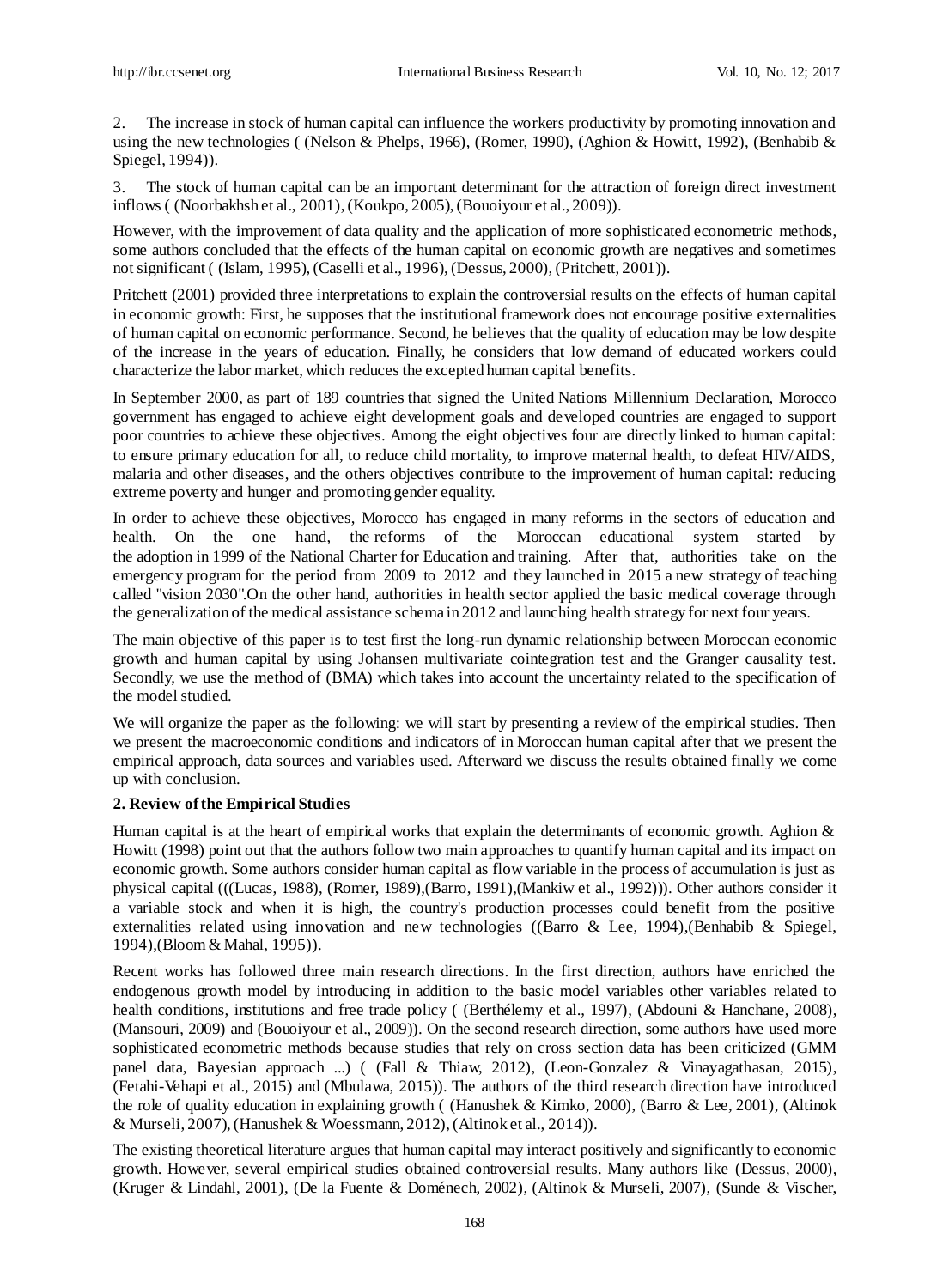1

2011), (Schoellman, 2011)confirmed that many studies fail to measure the impact of human capital on the economic growth because they use weak proxies of different dimensions of human capital.

In the other hand, two categories of empirical studies characterized the Moroccan context: studies based on time series data and the studies based on the panel data as part of the countries of the region of MENA or countries of South Mediterranean.

Bouayad (1994) to investigate the relationship between the growth rate of GDP and social expenditures related to the education and health sectors using the tests of causality and cointegration. He shows that GDP reacted positively to changes in social spending for a period from 1950 to 1985.

Bouoiyour (2000) in a study that takes into account the data covering the period from 1958 to 1994 and approximating human capital by the rate of primary and secondary schooling, has concluded that there is bidirectional causality between education and growth in the short term but not confirmed in the long term.

Besides, Bouoiyour & Bennaghmouch (2002) in a study that considers the period from 1975 to 1995 and measuring human capital by the years of education at primary, secondary and higher level. They conclude the presence of a significant positive effect of education on economic growth. But, this effect reduces when the level of education increases.

Ibourk & Amaghouss (2013) in a study that covers the period from 1975 to 2010 and takes into account data from 15 countries in the MENA region fragmented into two categories: countries with high-income level and countries with an average income level estimated a growth function. They approximate human capital through several proxies including the literacy rate, primary, secondary and higher school enrollment, the average years of school at primary education and secondary, the number of students per teacher and life expectancy. They show that the impact of education on growth is positive but it depends on the level of group of countries studied income.

In addition, Sbaouelgi(2015) in a comparative analysis of three different countries including Morocco, Tunisia and Korea, she investigates the relationship between human capital and economic growth approximating human capital through three proxies: expenditure per student as a percentage of GDP per capita, the number of graduates in science and engineering and the gross rate of higher education enrollment. In addition, she applied the causality tests and co-integration between these indicators and economic growth. She concluded the absence of a long-term relationship for the cases of Tunisia and Morocco. Nevertheless, the case of South Korea is characterized by a long-term relationship, which justifies the development gap between these countries.

In sum, despite the variety of measures used to approximate the human capital in the Moroccan context, realized empirical work offers an assessment concluding that there is positive impact of human capital on economic growth.

# **3. Macroeconomic Conditions and Indicators of Human Capital in Morocco**

Since independence, Morocco has implemented several social and economic policies to ensure the integration of the Moroccan economy in the way of development. We distinguish three periods of reforms: the period between 1965 and 1983, authorities made strong intervention in the economy to restructure the industrial sector and substitute products importation by local production. During the period between 1985 and 1999, the Moroccan economy has seen the introduction of the structural adjustment plan under the advices of international financial institutions, which made significant impact concerning the increase of the rate of growth, the control of inflation and the improving of trade terms. However, the expected results are insufficient in particular with respect to the reduction of poverty and inequality.

The period between 2000 and 2015 was marked by social and economic reforms focused on several levers: Improving working conditions with the new labor code established in 2003. Modernization of industrial, agricultural fabric and promotion of exportations because authorities implemented emergence plan in 2005 and applied the green plan since 2007. Improving well-being and social stability with the measures of the National Human Development Initiative1 (NHDI) in 2005. Introduction of program of Assistance medical Obligatory (AMO) in (2005) and generalization of medical assistance scheme since 2011.

Besides, despite the vulnerability of agricultural production to climatic conditions ( (Mansouri, 2009)).The Moroccan economy has grown steadily in the past two decades with an average growth rate, which reached 4.65% in the period 1996-2005 and 4,38% in the period 2006-2015. The inflation rate is at an average rate of 1.6 during

<sup>&</sup>lt;sup>1</sup>NHDI, which mean by French INDH: "Initiative National de Développement Humain".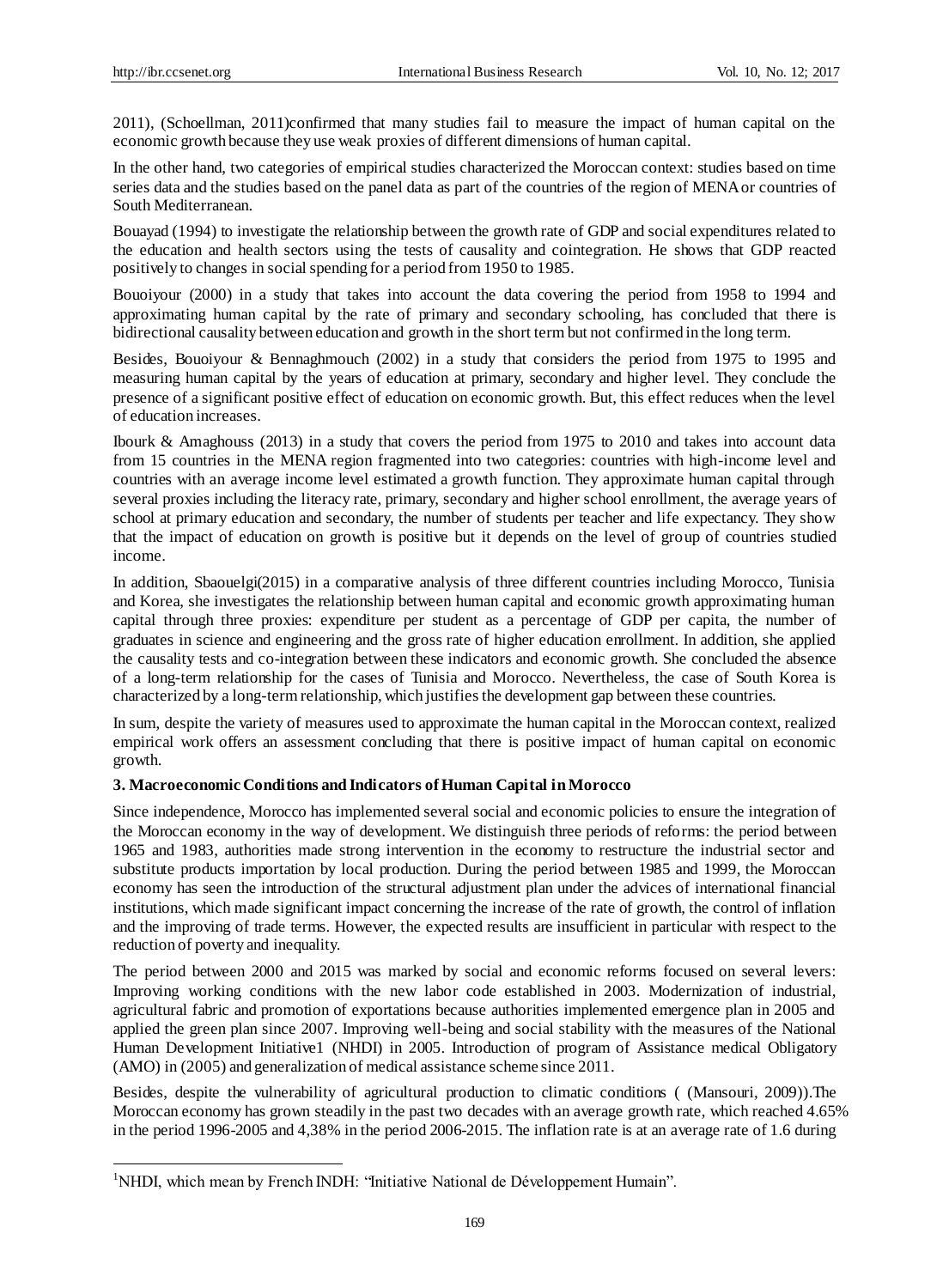the period between 2006 and 2015. The investments rate increased from 29, 4 % to 34, 2 also the rate of unemployment decreased from 12% to 9, 8% during the same period. Many economists agree that these performances are due to the emergence of new motor trades of growth including automotive, electrical and electronic, aeronautics industries and offshoring.

However, the Moroccan economy faces four constraints: first, the total external debt to GDP is high; it has decrease less from 41.82 to 32.98 on average during the last 10 years. Secondly, the trade deficit continued to extend going from -3.66% of GDP on average for 1996-2005 to -11, 34% of GDP on average for the period 2006-2015. Thirdly, despite increase of investment rate, this capital has less productivity and it is concentrated in just two sector industry and building sectors. In the end, Morocco suffers from a problem of unemployment, which is high.

As to conditions of human capital indicators, the proportion of the illiterate population in the population aged more than 15 years has decreased significantly. However, Morocco is characterized by the highest rate in the region of MENA with a percentage of 42.1% in 2015.

By examining the database of (Barro & Lee, 2016) from 1965 to 2015, we identify that the evolution of the average years of schooling in Morocco is characterized by a steady growth. It varied from 0.28 in 1965 to 3.41 in 2015 at the level of primary education, from 0.19 to 1.6 at the secondary education and 0.01 to 0, 37 at the level of higher education.

Also, the resources that have been allocated to the sector of education which were 4.51 percent of GDP during the period 1986-1990 they rose to 6.72 during the period 2011-2015;this increase is faster at the heading of personnel and material expenses.

Despite the progress made over the past two decades, the public offering of education in Morocco has many problems: first, the rate of alphabetization is the highest in the North Africa region with a percentage of 42, 1%. Second, according to (UNESCO, 2016), the rate of drop out and repetition rate in primary and secondary education is very high. Third, according to results of Mathematics and Science related to achievement tests the quality of education is very low comparing to other countries in MENA region.

In the health sector, comparing Morocco to Tunisia, Algeria, Jordan and Egypt in terms of indicators related to expenditure on health per capita and the infant mortality rate per 1 000 live births, we realize that Morocco needs much efforts to invest in this respect.

Moreover, according to (BAD, 2013), only 50% of Moroccans have the basic medical coverage. Besides, in the report of  $(CESE, 2013)^2$  showed that the share of health expenditures directly supported by Moroccan households is 53.6%, which mean that an average amount of 802 dirham per capita annually. This amount does not include additional fees related to transportation and accommodation. Furthermore, the rate of infant mortality remains high, particularly in rural areas, (Rural 35.3 and Urban 25.3 per thousand born) and the maternal mortality rate in rural areas is two times higher than urban areas. This calls into question the quality of care offered by this sector.

By and large, we can conclude that despite the progress made over the past two decades, the public offering of health and education doesn't respond to the huge needs of people therefore, the stakeholders are called invest more so as to live up to citizens' expectations.

# **4. The Empirical Approach**

1

To investigate the relationship between human capital and economic growth in Morocco we estimated a growth function relying in (Mankiw et al., 1992) specification. We propose to extend this equation in two steps: first, we take into account the effects of the health dimension, based on the works of (Knowles & Owen, 1995) and (Ram, 2007). Secondly, we take into account the effects of the qualitative dimension of human capital, based on the work of (Boccanfuso et al., 2009).

To measure impact of human capital in the economic growth, we propose to use the method of the Bayesian Model Averaging, which takes into account the uncertainty related to the specification of the model studied.

# *4.1 Specification of the Empirical Model*

Mankiw et al. (1992) propose the Cobb Douglas production function developed by human capital following the form:

<sup>&</sup>lt;sup>2</sup>Consul Economic, Social and Environment, which means by French CESE: "Conseil économique, social et environnemental (CESE)".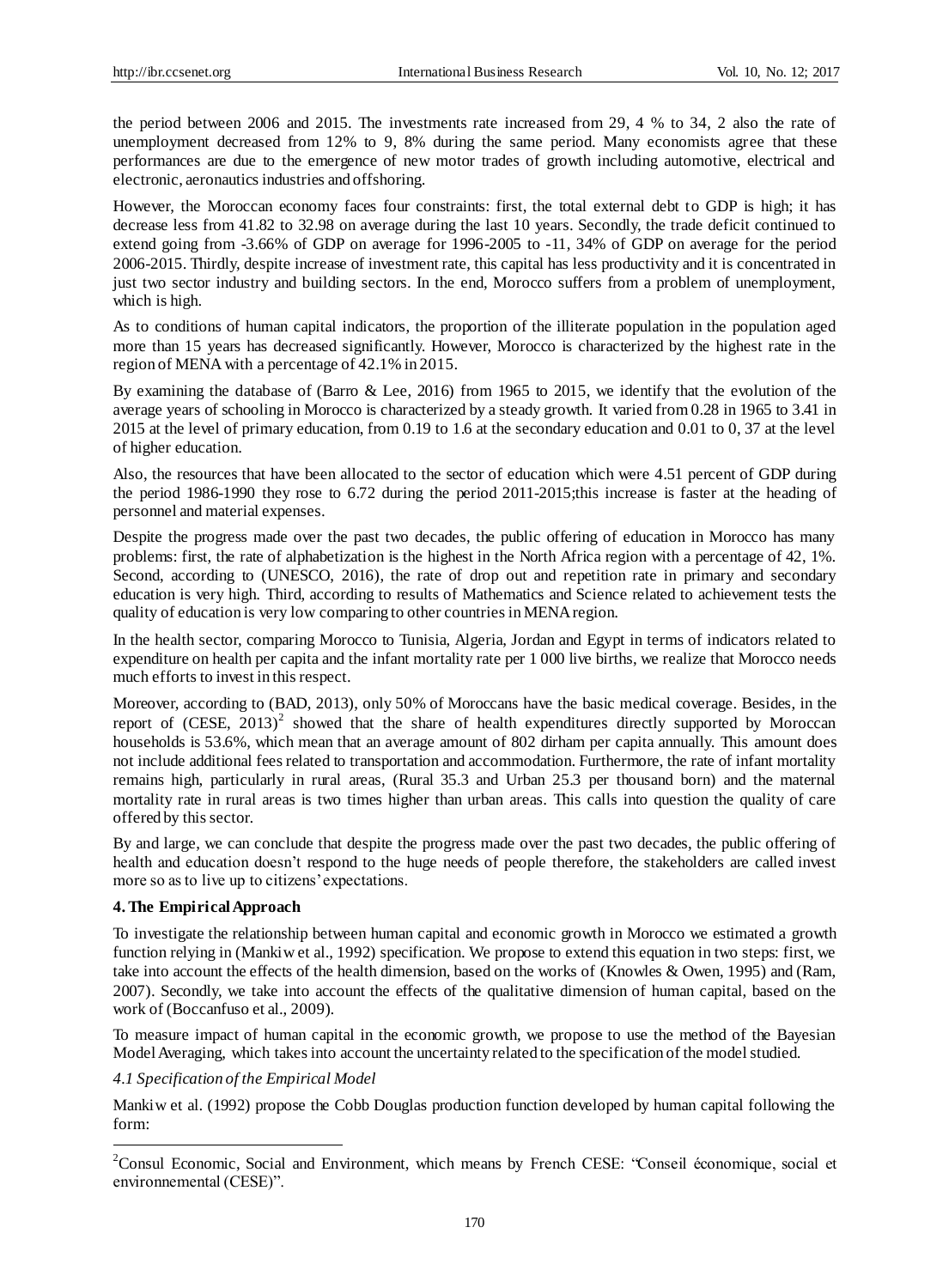$$
Y_t = K_t^{\alpha} H_t^{\beta} (A_t L_t)^{1-\alpha-\beta} \tag{1}
$$

Where  $Y_t$  is gross domestic product at time t,  $\alpha$  and  $\beta$  denotes the elasticity of production in relation to changes in the physical capital stock  $K_t$  and the stock of human capital  $H_t$ ,  $A_t$  represents technological progress and  $L_t$  denotes the quantity of labor, considering :

$$
y_t = \frac{Y_t}{A_t L_t} \hspace{1mm}; k_t = \frac{K_t}{A_t L_t} \hspace{1mm} \text{And} \hspace{1mm} h_t = \frac{H_t}{A_t L_t}
$$

We write the previous equation as follows:

$$
y_t = k_t^{\alpha} h_t^{\beta} \tag{2}
$$

With  $y_t$  corresponds to the quantity of output per effective unit of labor at period t. As in the Solow model, Mankiw et al. (1992) suppose that  $L_t$  and  $A_t$  progress to an exogenous growth rate n and g and the dynamics of factor accumulation are determined by:

$$
\begin{cases}\n\dot{\mathbf{k}}_{t} = \mathbf{s}_{k} \mathbf{y}_{t} - (\mathbf{n} + \mathbf{g} + \delta) \mathbf{k}_{t} \\
\dot{\mathbf{h}}_{t} = \mathbf{s}_{h} \mathbf{y}_{t} - (\mathbf{n} + \mathbf{g} + \delta) \mathbf{h}_{t}\n\end{cases}
$$
\n(3)

 $k_t$  is the rate of the physical capital stock growth while  $s_k$  is the share of income invested in physical capital,  $h_t$ is the rate of human capital stock growth whereas  $s_h$  is the share invested in human capital, n is the rate of the active population growth, which g is the rate of technological progress growth and  $\delta$  is the rate of human capital depreciation identical to that of physical capital.

Considering that yields of production factors are decreasing  $(\alpha + \beta \le 1)$ , the level of human capital and physical capital in the steady state is:

$$
\begin{cases} k^* = \left(\frac{s_k^{1-\beta}s_h^{\beta}}{n+g+\delta}\right)^{\frac{1}{1-\alpha-\beta}}\\ k^* = \left(\frac{s_k^{1-\alpha}s_h^{\alpha}}{n+g+\delta}\right)^{\frac{1}{1-\alpha-\beta}} \end{cases}
$$
\n(4)

We substitute these two values into the production function and we introduce this latter to logarithm. Then, we obtain the following specification:

$$
\ln \frac{Y_t}{L_t} = \ln A_0 + gt - \frac{\alpha + \beta}{1 - \alpha - \beta} \ln(n + g + \delta) + \frac{\alpha}{1 - \alpha - \beta} \ln(s_k) + \frac{\beta}{1 - \alpha - \beta} \ln(s_h)
$$
(5)

Mankiw et al. (1992) state that if we suppose that  $(\alpha + \beta = 1)$  the equation mentioned above is transformed to an endogenous growth function.

The rate of convergence towards the level of income per capita of steady equilibrium is given by:

$$
\frac{dln(y_t)}{dt} = \frac{\dot{y}}{y} = \lambda [ln(\hat{y}^*) - ln(y_t)]
$$
  
With  

$$
\lambda = (n + g + \delta)(1 - \alpha - \beta),
$$

This implies that:

$$
\ln(y_t) = (1 - e^{-\lambda t}) \ln(y^*) + e^{-\lambda t} \ln(y_0)
$$

Consider subtracting  $ln(y_0)$  from each member of the above equation we find:

$$
\ln(y_t) - \ln(y_0) = (1 - e^{-\lambda t}) \ln(y^*) - (1 - e^{-\lambda t}) \ln(y_0)
$$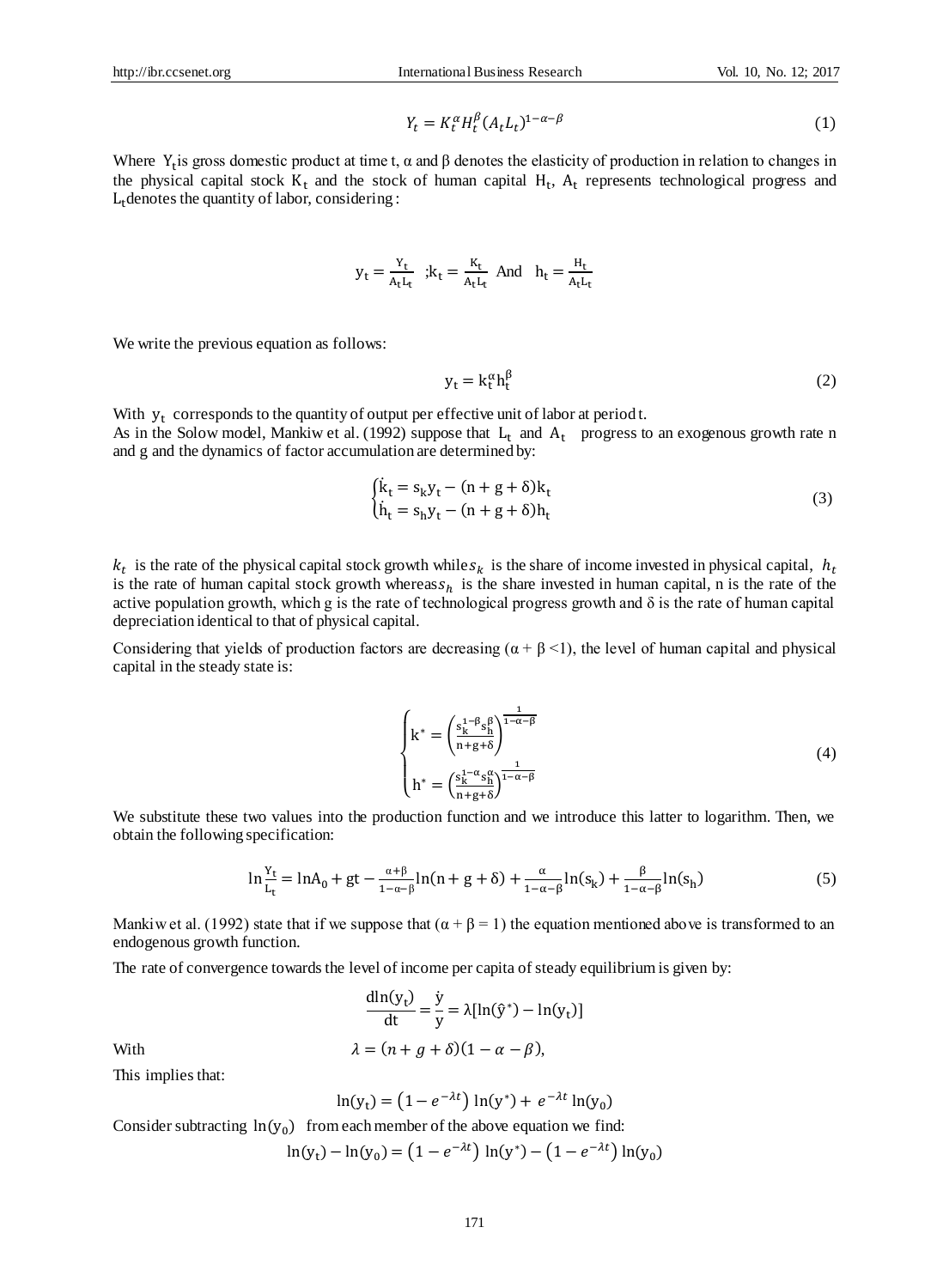By substitutingy ∗ , we deduce:

$$
\ln(y_t) - \ln(y_0) = -\left(1 - e^{-\lambda t}\right) \ln(y_0) - \left(1 - e^{-\lambda t}\right) \frac{\alpha + \beta}{1 - \alpha - \beta} \ln(n + g + \delta) + \left(1 - e^{-\lambda t}\right) \frac{\alpha}{1 - \alpha - \beta} \ln(s_k) + \frac{\beta}{1 - \alpha - \beta} \ln(s_k)
$$

$$
(1 - e^{-\lambda t}) \frac{\beta}{1 - \alpha - \beta} \ln(s_h) \tag{6}
$$

By considering that:

$$
\alpha_1 = -(1 - e^{-\gamma t}), \alpha_2 = -(1 - e^{-\lambda t}) \frac{\alpha + \beta}{1 - \alpha - \beta}, \alpha_3 = (1 - e^{-\gamma t}) \frac{\alpha}{1 - \alpha - \beta}
$$
 and  $\alpha_4 = (1 - e^{-\gamma t}) \frac{\beta}{1 - \alpha - \beta}$ 

The following test specification is obtained:

$$
\ln(y_t) - \ln(y_0) = \alpha_0 + \alpha_1(y_0) + \alpha_2 \ln(n + g + \delta) + \alpha_3 \ln(s_k) + \alpha_4 \ln(s_h) + \varepsilon_t
$$
 (7)

This specification only takes into account the determinants of economic growth within the steady state. We tried to extend this specification by considering, first, the nature of the time-series data and in addition to the basic model variables we take other variables which may influence the Moroccan aggregate production relying on the empirical studies conducted by (Barro & others, 2003), (Bassanini & Scarpetta, 2002), (Boccanfuso et al., 2009), (Khan, 2015).

In fact, in order to test the relationship between human capital and economic growth of Morocco we use the two specifications as follows:

$$
\ln(y_t) = \alpha_0 + \alpha_1 \ln(y_{t-5}) + \alpha_2 \ln(n + g + \delta) + \alpha_3 \ln(s_k) + \alpha_4 \ln(s_h) + \alpha_5 \ln(\text{Open}) + \alpha_6 \ln(\text{R\_agr}) + \alpha_7 \ln(\text{Inf}) + \epsilon_t
$$
\n
$$
\ln(y_t) - \ln(y_{t-1}) = \alpha_0 + \alpha_1 \Delta \ln(y_{t-5}) + \alpha_2 \Delta \ln(n + g + \delta) + \alpha_3 \Delta \ln(s_k) + \alpha_4 \Delta \ln(s_h) + \alpha_5 \Delta \ln(\text{Open}) + \alpha_6 \Delta \ln(\text{R\_agr}) + \alpha_7 \Delta \ln(\text{Inf}) + \epsilon_t
$$
\n(9)

Where  $y_t$  refers to the Gross Domestic Product by worker,  $y_{t-5}$  represents the Gross Domestic Product by worker in date  $t - 5^3$ ,  $n_t$  is the growth rate of the active population, g means the growth rate of technological progress and  $\delta$  is the depreciation rate of human capital,  $s_k$  represents the stock of physical capital,  $s_h$  refers to the stock of human capital, OPEN is the trade openness index,  $R_{\text{r}}$  is the agriculture production index, *Inf* is the price increases indexand $\varepsilon_t$  is the error term.

#### *4.2 Bayesian Model Averaging Method*

<u>.</u>

The empirical studies that examine determinants of economic growth suggest many potential explanatory variables, for example, (Durlauf et al., 2005) distinguish 43 models and 145 variables that determine economic growth. This context related to the lack of consensual theory that guides the choice of determinants of economic growth raise uncertainty about the true set of explanatory variables to use in model studied.

The BMA method overcome this problem in terms of uncertainty about the true set of explanatory variables by joining prior probabilities to alternative sets of explanatory variables and then update these probabilities using data collected. (Ciccone & Jarocinski, 2008).

Like (Zeugner, 2011), if we suggest this equation of determinants of economic growth:

$$
y = \alpha_{\gamma} + X_{\gamma}\beta_{\gamma} + \varepsilon
$$

$$
\varepsilon \to N(0, \sigma^2.I)
$$

Where y referring to the dependent variable  $\beta_{\gamma}$  is the vector of coefficients of explanatory variables  $X_{\gamma}$  and  $\varepsilon$  is the error term with variance  $\sigma^2$ .

If  $\{X\}$ has K potentials variables that means there are  $2^{K}$  potentials models. These models are depended to  $\beta_{\gamma}$ where  $M_{\gamma}$  :  $\gamma = 1, 2, ... 2^{K}$ .

as well, "the Bayesian approaches use Bayes theorem to convert the density of the data conditional on the model

<sup>&</sup>lt;sup>3</sup>The introduction of parameter Gross Domestic Product by worker in date  $t - 5$  in specification is debatable. Some authors made estimations without introducing this variable. ( (Boccanfuso et al., 2009), (Ibourk & Amaghouss, 2013), (Khan, 2015),)…).However, many authors introduced in their estimations (Mankiw et al., 1992), (Islam, 1995), (Berthélemy et al., 1997), (Ram, 2007)…). Following the previous authors, we decided to use this parameter in our estimation. In addition, we suppose that it reflect beginning of the government mandate in Morocco.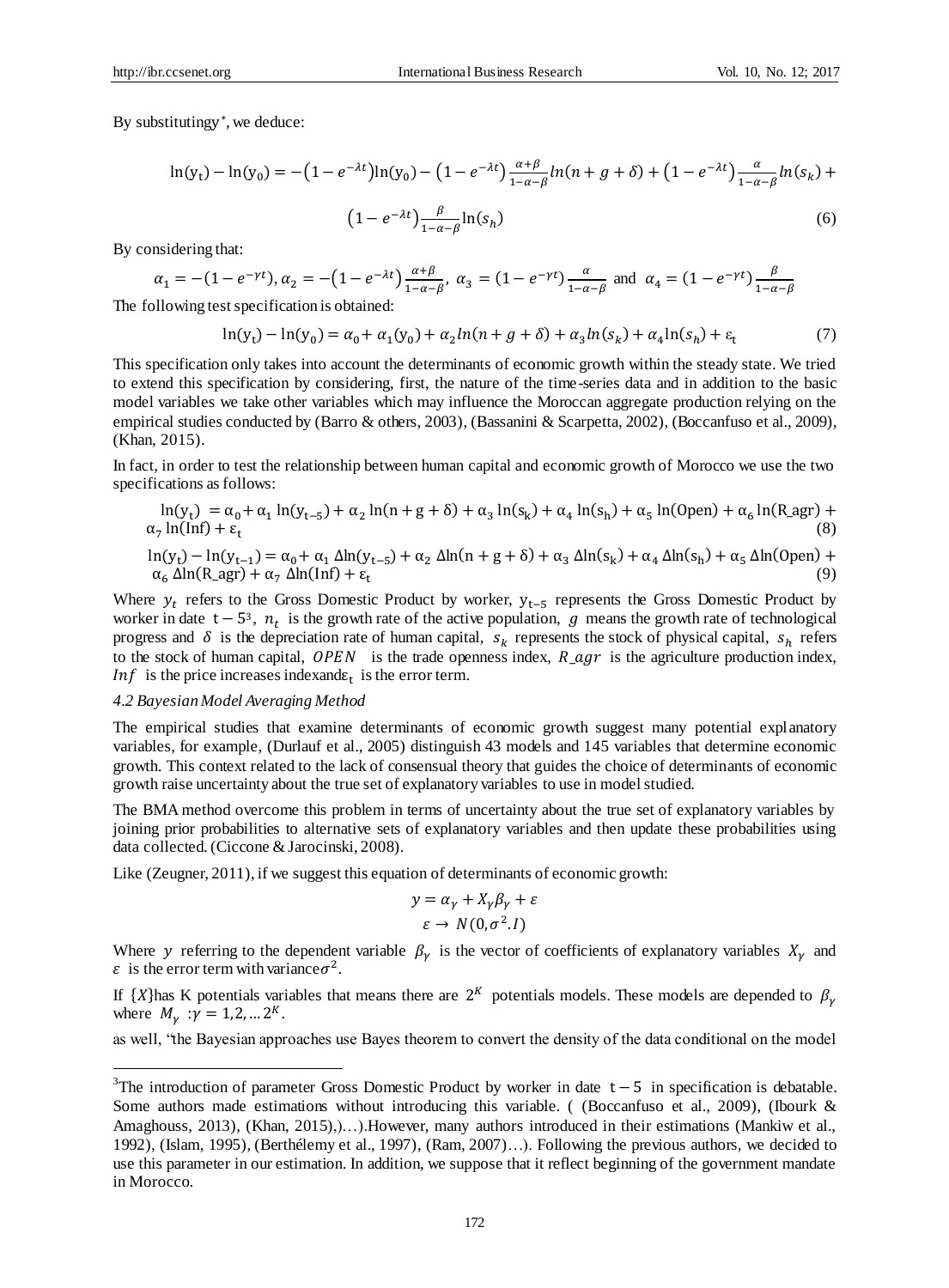(the marginal likelihood) into a posterior probability of the model conditional on the observed data" (Ciccone & Jarocinski, 2008) as follows:

$$
\rho\big(M_{\gamma}/y, X\big) = \frac{\rho\big(y/M_{\gamma}, X\big)\rho\big(M_{\gamma}\big)}{\rho\big(y/X\big)} = \frac{\rho\big(y/M_{\gamma}, X\big)\rho\big(M_{\gamma}\big)}{\sum_{\gamma=1}^{2^{k}} \rho\big(y/M_{S}, X\big)\rho\big(M_{S}\big)}
$$

Where  $\rho(M_{\gamma}/y, X)$  refers to posterior model probability which is proportional to marginal likelihood of the model  $\rho(y/M_\gamma, X)$  and a prior model probability  $\rho(M_\gamma)$ ,  $\rho(y/X)$  correspond to the integrated likelihood which is steady over all models. (Zeugner, 2011)

Knowing that  $\int \rho(M_{\gamma}/y) X dM_{\gamma} = 1$ , we get the function marginal likelihood of models:

$$
\rho(y/X) = \int \rho(y/X, X) \rho(M_{\gamma}/X) dM_{\gamma}
$$

Therefore, the model weighted posterior distribution of the coefficients of explanatory variable is as follows:

$$
\rho(\theta/y, X) = \sum_{\gamma=1}^{2^k} \rho(\theta/M_{\gamma}, y, X) \rho(y/M_{\gamma}, X)
$$

For our model the formula is:

$$
\rho(\beta_{\gamma} \neq 0/y, X) = \sum_{\beta_{\gamma}} \rho(M_{\gamma}/y, X)
$$

This posterior probability measure the intensity of relation between the dependent variable and explanatory variables. However, in order to determine the posterior distribution of model coefficients we need to specify the prior on model parameters, which refer to weight of potential explanatory variable.

In order to determine the posterior distribution of model, we suppose like (Fernandez et al., 2001) and (Bodman et al., 2009)), the equal prior probabilities for all models or «unit information prior ».

Most authors used a common prior g specified by (Zellner, 1986) where:

$$
\beta_{\gamma}/g \!\sim \!\! \mathrm{N}(0, \sigma^2 \left(\!\frac{1}{g} X_{\gamma}'X_{\gamma}\right)^{-1})
$$

#### *4.3 The Unit Root Testing*

The unit root testing allows both to detect the existence of trend and to determine the order of integration of series studied. These tests are important since they preclude the risk of spurious regression.

The literature review distinguishes several tests; the most widely used tests are the Dickey-Fuller augmented (ADF), Phillips-Perron (PP) and Kwiatkowski-Phillips-Schmidt-Shin (KPSS). We use the augmented Dickey-Fuller (ADF) and Phillips-Perron (PP) tests to detect the presence of unit roots.

The tests of ADF establish the alternative hypothesis  $|\phi_1| < 1$ , which ascertain the estimation by the Method of Ordinary Least Square of the three equations:

$$
\Delta x_t = \rho x_{t-1} - \sum_{j=2}^{\rho} \emptyset_j \Delta x_{t-j+1} + \varepsilon_t
$$
  

$$
\Delta x_t = \rho x_{t-1} - \sum_{j=2}^{\rho} \emptyset_j \Delta x_{t-j+1} + c + \varepsilon_t
$$
  

$$
\Delta x_t = \rho x_{t-1} - \sum_{j=2}^{\rho} \emptyset_j \Delta x_{t-j+1} + c + b_t + \varepsilon_t
$$

The estimation of the standard deviation coefficients of the models by the OLS provides  $t_{\varnothing_1}$ , which is analogous to the student statistic (coefficient on standard deviation) if  $t_{\phi_1} \ge t_{tabulated}$ , then we accept the hypothesis  $H_0$ ;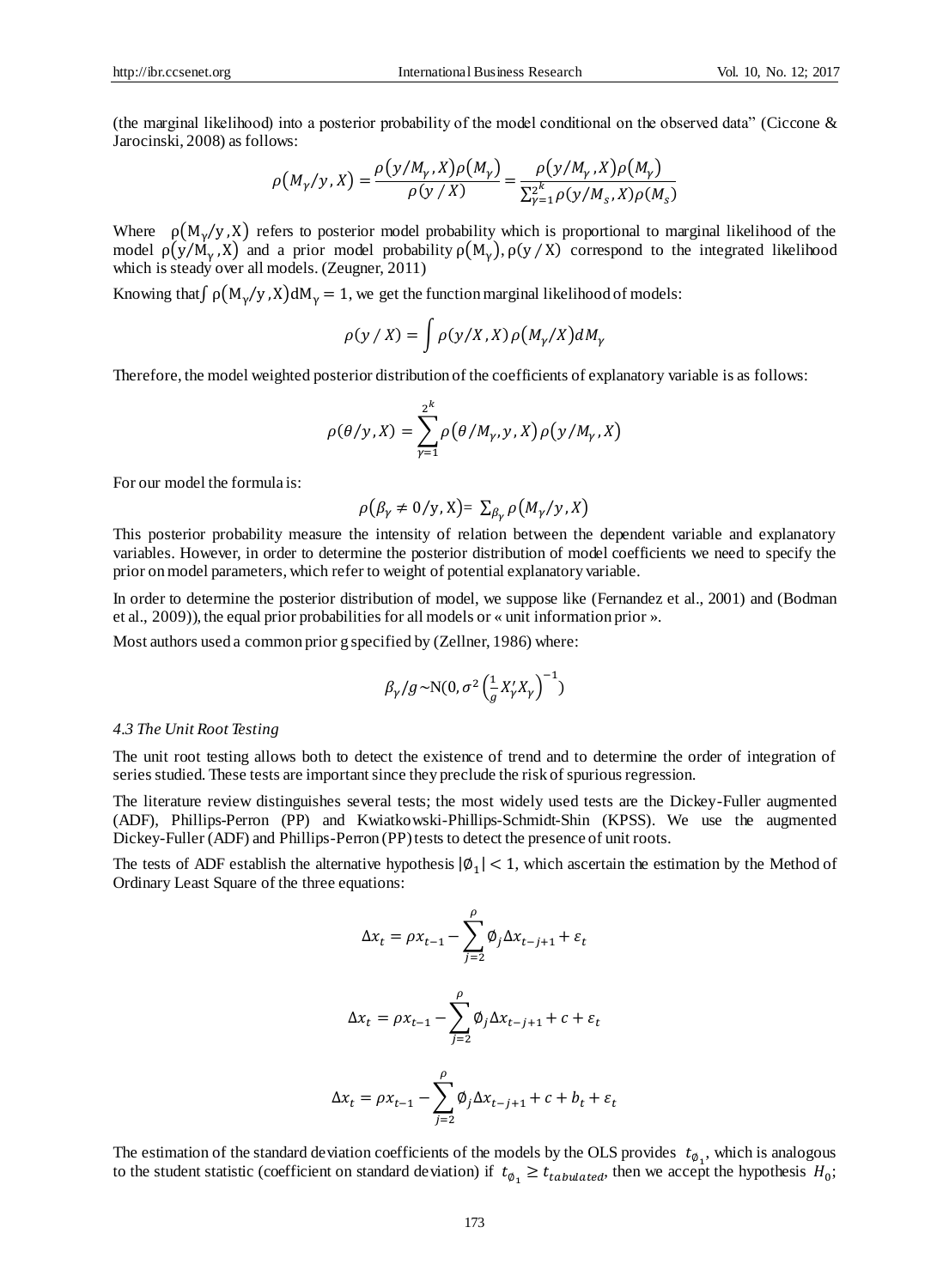which implies the variable has unit root, so the process is not stationary. Besides, Phillips &Perron unit root tests conducted from a regression similar to that of the Dickey and Fuller test.(Bourbonnais, 2005)

#### *4.4 Tests of Cointegration*

The theory of cointegration was initiated by (Granger, 1981), then later developed and popularized by (Engle & Granger, 1987), (Johansen, 1988). The two-step (Engle & Granger, 1987; Barro & Lee, 2016) test only allows the identification of the number of cointegration relationships in the case of two variables. Johansen & Juselius (1990) modified this test to study multiple variables.

They proposed two tests: the maximum eigenvalue test and the trace test.

$$
\lambda_{trace}(r) = -T \sum_{i=r+1}^{N} \ln(1 - \hat{\lambda}_i)
$$

$$
\lambda_{trace}(r, r+1) = -T \ln(1 - \hat{\lambda}_i)
$$

Where r is the number of cointegration vectors under the null hypothesis and  $\lambda_i$  is the estimated value of the ith eigenvalue of the matrix. In the statistic  $\lambda_{\text{trace}}$  we suppose the null hypothesis where the number of cointegration vectors is less than or equal to r against the alternative hypothesis in which the number is greater than r (for the test of the maximum eigenvalue,  $H_0$ :  $R = r$  against  $H_1 : R = r + 1$ ) (Vangu & Boboy, 2013).

#### *4.5 Test of Causality*

The causality, in the sense of Granger (1969) between  $X_t$  and Y<sub>t</sub>means that the prediction of Y<sub>t</sub> based on both the perception of the joint past of  $X_t$  and  $Y_t$  is better than the prediction based only on the past knowledge of  $Y_t$ .

The Granger causality test for the case of the two variables  $Y_t$  and  $X_t$  implies the estimation of the following autoregressive vector model (VAR):  $\overline{\phantom{a}}$  $\boldsymbol{n}$  $\boldsymbol{n}$ 

$$
Y_t = \alpha_1 + \sum_{i=1}^n \beta_i X_{t-1} + \sum_{i=1}^n \gamma_i Y_{t-j} + \varepsilon_{1t} \text{ and } X_t = \alpha_1 + \sum_{i=1}^n \theta_i X_{t-1} + \sum_{i=1}^n \delta_i Y_{t-j} + \varepsilon_{2t}
$$

The test can lead to three  $\bar{t}$  results: bidirectional causality, unidirectional  $\bar{t}$  alusality or  $d\bar{\sigma}$  variable (X or Y) causes the other.

#### **5. Data, Empirical Results and Interpretations**

#### *5.1 Presentation of Data and Variables Selections*

In the context of the above empirical studies, the GDP per worker in constant 2005 US\$ is used as dependent variable. We have measured human capital by four proxies, of which two are quantitative and two qualitative, firstly the average years of schooling at the level of primary, secondary and higher education calculated by the methodology of the permanent inventory developed by (Nehru et al., 1995).

Secondly, the index of Morocco's life expectancy gap compared to developed countries, as measured by (Knowles & Owen, 1995). We integrate the qualitative aspects of education and health by constructing two composite indicators of human capital using method of Principal Component Analysis (PCA). The choice of the methodology of Nehru et al., 1995 was because it takes into accounts the effects of repeating and dropping out of school.

The authors presume that children enter in school at the age of 6, then, they get into the labor market at the age of 15 and leave it at the age of 64, also in Moroccan primary education there is six gradesg. Therefore, the equation for primary level is writing as follows:

$$
S_{PA} = \sum_{T=58}^{T=9} \sum_{g=1}^{6} E_{g,T-g-1}^{*}
$$

Where:

$$
E_{gt}^* = E_{gt} \left( 1 - r_{gt} - d_{gt} \right)
$$

 $E_{at}$  is the gross enrollment level of education adjusted by repetition rates ( $r_{at}$ ) and drop-out rate ( $d_{at}$ ). The same approach is used to calculate secondary and tertiary education.

To measure the health dimension, Authors used several indicators: Food intake, life expectancy, infant mortality rate and public health expenditure. Nevertheless, in most empirical studies, life expectancy is used as a health proxy, see ( (Nadiri, 1972), (Hicks, 1980), (Anand & Ravallion, 1993), (Knowles & Owen, 1995), (Bloom et al., 2004)).

We suggest approximating the health dimension by the following index: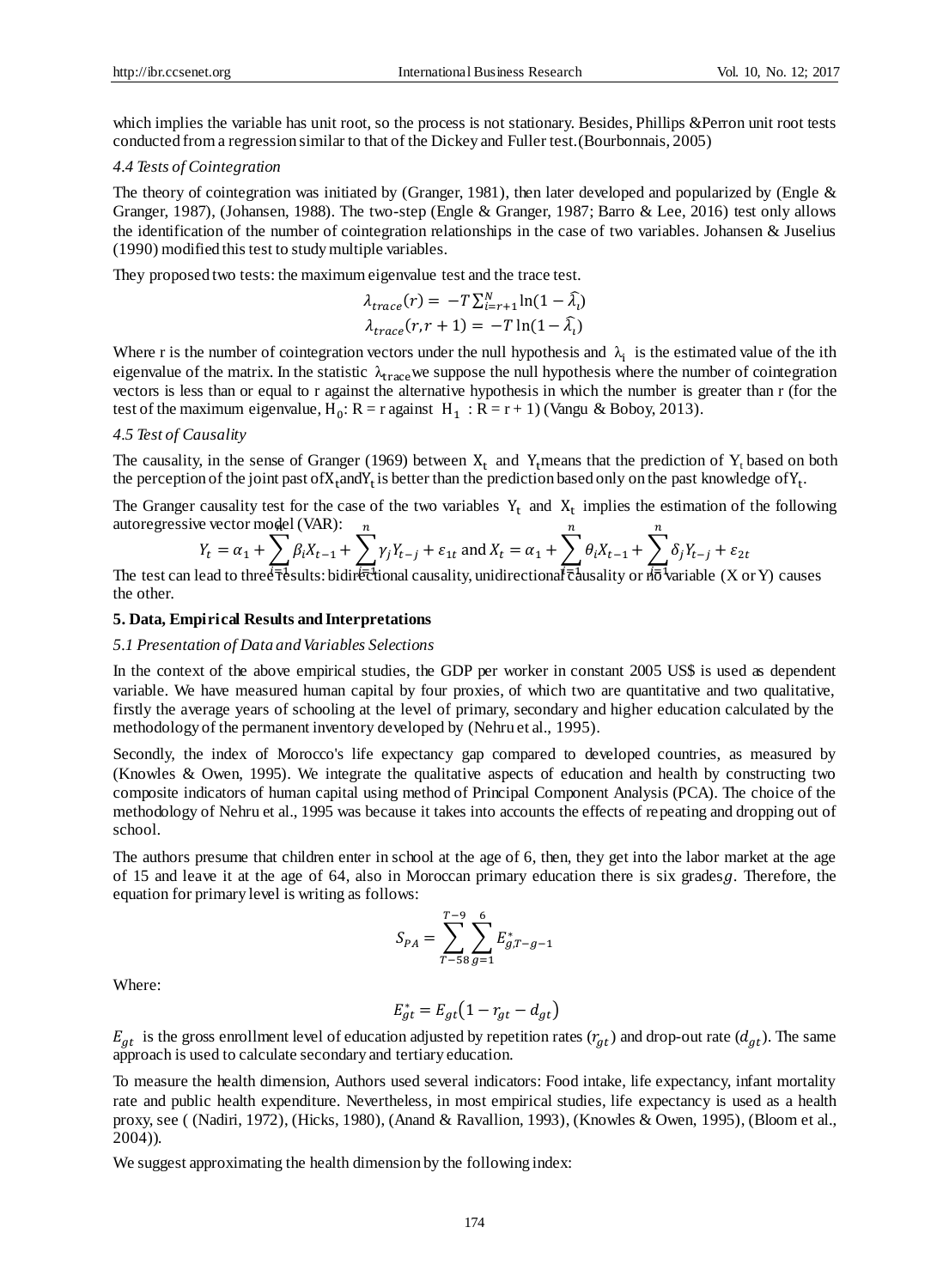<u>.</u>

# Health case indicator =  $- ln(80 - lifeExp_t)$

This indicator takes into account the "shortfall" in terms of years of life to reach the level of the most developed countries that corresponds to 80 years.

Finally, to capture the qualitative aspects of human capital, we have extended the methodology developed by (Boccanfuso et al., 2009) who used the techniques of multivariate analysis to construct synthetic indicators of the quality of the education system<sup>4</sup>.

According to Berthélemy et al. (1997) and Abdouni & Hanchane (2008), the effects of human capital in economic growth depend to the public policy of country particularly the policy of openness and economic stability. We consider a composite index of openness  $\text{policy}^5$  and we use cereal yield (kg per hectare) and the rate of inflation as proxies of economic stability in Morocco<sup>6</sup>.

*5.2 Results of Unit Root Tests and Johansen Co-integration Test*

As can be seen from the Table 1, the results of unit root tests leads to the conclusion that only the variables ∆lGDP, LinvGDP, L(n+g+§), LGDP(t-5), lmyscho, Llifeexpind, inf et Lr-agricul are stationary and that the variables eduqualind, healqualind and openness are non-stationary in level but stationary in first difference.

The results show the possibility of a cointegration relationship between the variables: the growth rate of GDP per worker, the rate of investment, the growth of active population, the GDP in date( $t - 5$ ), the average years of education of the labor force, life expectancy, the indicator of agriculture and the rate of inflation.

Before starting the cointegration test, we determine the number of delays of our VAR model based on the information criteria of (Akaike, 1974), (Schwarz & others, 1978)and (Hannan & Quinn, 1979). As result, we identify one number of retard in the first specification and Zero retard in the second specification. (See Table 2and Table 3)

As in the Table 4, the results show that there are four linear co-integration relationships in the (Mankiw et al., 1992) specification, which shows the existence of a long-run relationship between GDP per worker and human capital approximated by the average years of study. However, we found that there is no linear co-integration relationship when we integrate the health dimension, ((Ram, 2007) specification) and the results show three linear co-integration relationships when we has introduced the qualitative dimension of human capital resulting from (PCA), ((Boccanfuso et al., 2009)specification).

As in the Table 5, the results show that there are more than five linear co-integration relationships, which shows the existence of a long-run relationship between the growth of the GDP per worker and human capital.

<sup>4</sup>Boccanfuso et al., (2009) consider only the qualitative aspects of education; we propose to introduce the qualitative aspects of health. We take into account the following variables: life expectancy, birth rate, gross (per 1,000 persons), infant mortality rate (per 1,000 live births), maternal mortality rate (per 1,000 live births), the number of physicians per capita, total health expenditure (% of GDP) and student-teacher ratio in primary, secondary and tertiary education.

<sup>&</sup>lt;sup>5</sup>The composite index of openness results in applying PCA to these variables: Exports and imports of goods and services, personal remittances received, international tourism receipts, total foreign direct investment (FDI) inflows, net official development assistance received, investment in telecoms with private participation and external debt. All these variables reported as percentage of GDP and we added insurance and financial services as a percentage of commercial service exports.

<sup>&</sup>lt;sup>6</sup>The choice of cereal yield (kg per hectare) as indicator of economic stability due to vulnerability of agricultural production to climatic conditions (Mansouri, 2009).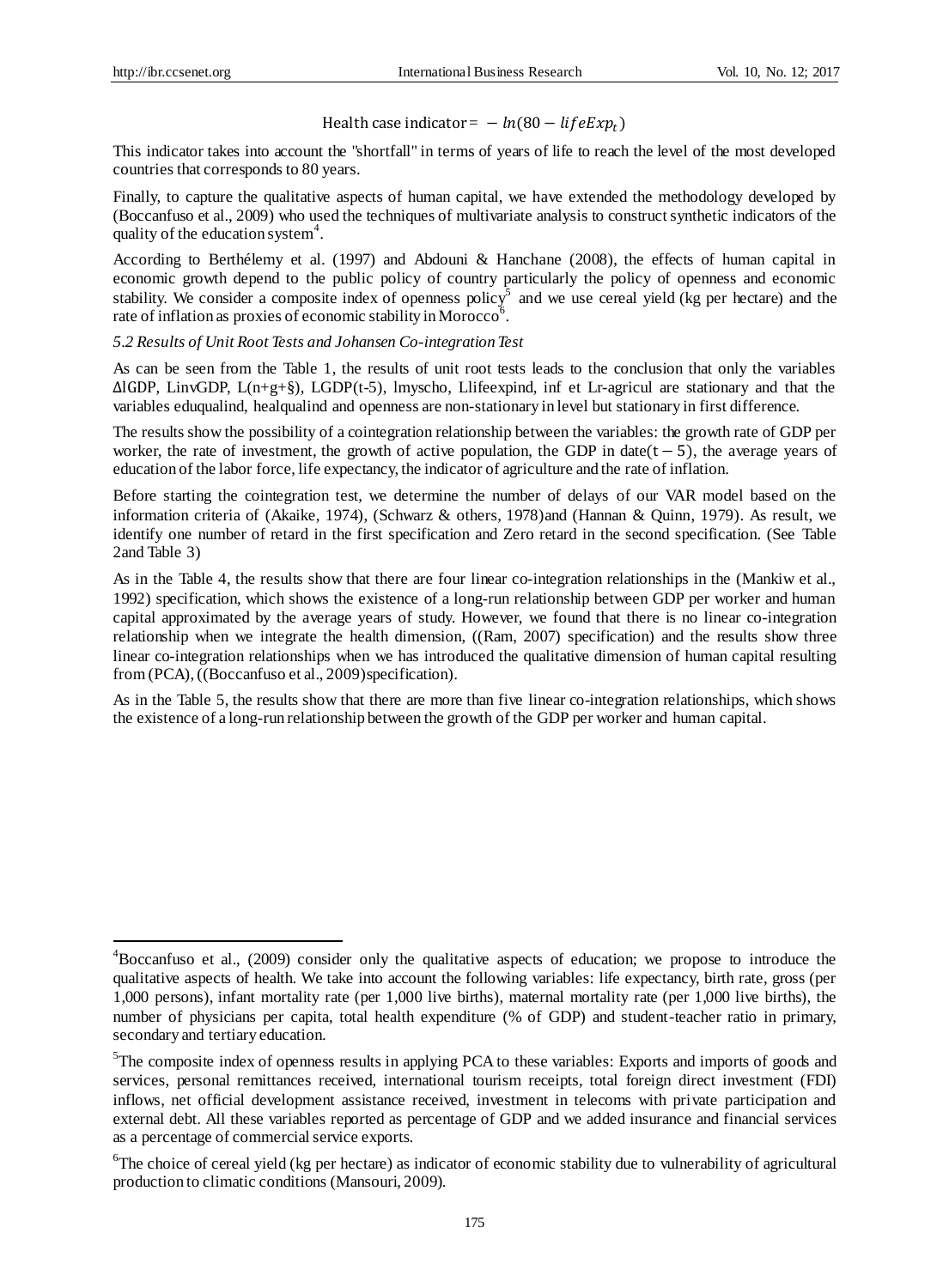| Variables            |           | Augmented Dickey Fuller (ADF) test |                          |      |           |      |        |           |          | Phillips and Perron test |      |           |       |
|----------------------|-----------|------------------------------------|--------------------------|------|-----------|------|--------|-----------|----------|--------------------------|------|-----------|-------|
|                      | Test      | without                            | Test                     | with | Test with | both | Test   |           | without  | Test                     | with | Test with | both  |
|                      | both      | constant                           | constant                 |      | constant  | and  | both   |           | constant | constant                 |      | constant  | and   |
|                      | and trend |                                    |                          |      | trend     |      |        | and trend |          |                          |      | trend     |       |
|                      | T-stat    | Pval                               | T-stat                   | Pval | T-stat    | Pval | T-stat |           | Pval     | T-stat                   | P    | T-stat    | P val |
|                      |           |                                    |                          |      |           |      |        |           |          |                          | val  |           |       |
| $\triangle$ IGDP     | $-7.53$   | 0.00                               | $-10$                    | 0.00 | $-9.92$   | 0.00 |        | $-7.53$   | 0.00     | $-10$                    | 0.00 | $-9.92$   | 0.00  |
| LinvGDP              | $-1.89$   | 0.06                               | $\overline{\phantom{a}}$ | 0.00 | $-7.82$   | 0.00 |        | $-1.89$   | 0.06     | $\blacksquare$           | 0.00 | $-7.82$   | 0.00  |
|                      |           |                                    | 7.32                     |      |           |      |        |           |          | 7.32                     |      |           |       |
| L $(n+g+§)$          | $-0.26$   | 0.78                               | $-$                      | 0.01 | $-4.07$   | 0.01 |        | $-0.26$   | 0.78     | $\overline{\phantom{a}}$ | 0.01 | $-4.07$   | 0.01  |
|                      |           |                                    | 3.53                     |      |           |      |        |           |          | 3.53                     |      |           |       |
| LGDP $(t-5)$         | 3.35      | 0.01                               | $\overline{\phantom{a}}$ | 0.59 | $-3.23$   | 0.08 |        | 3.35      | 0.01     |                          | 0.59 | $-3.23$   | 0.08  |
|                      |           |                                    | 1.39                     |      |           |      |        |           |          | 1.39                     |      |           |       |
| Lmyscho              | $-2.36$   | 0.02                               | $\overline{\phantom{a}}$ | 0.01 | $-4.4$    | 0.01 |        | $-2.36$   | 0.02     | $\overline{\phantom{a}}$ | 0.01 | $-4.4$    | 0.01  |
|                      |           |                                    | 4.79                     |      |           |      |        |           |          | 4.79                     |      |           |       |
| Llifeexpind          | $-11.98$  | 0.00                               | 5.66                     | 1.00 | $-2.11$   | 0.54 |        | $-11.98$  | 0.00     | 5.66                     | 1.00 | $-2.11$   | 0.54  |
| eduqualind           | $-0.79$   | 0.43                               |                          | 0.83 | $-3.5$    | 0.04 |        | $-0.79$   | 0.00     | $\overline{a}$           | 0.83 | $-3.5$    | 0.04  |
|                      |           |                                    | 0.76                     |      |           |      |        |           |          | 0.76                     |      |           |       |
| $\Delta$ eduqualind  | $-6.64$   | 0.00                               | $-6.8$                   | 0.00 | $-6.74$   | 0.00 |        | $-6.63$   | 0.72     | $-6.8$                   | 0.00 | $-6.73$   | 0.00  |
| healqualind          | $-1.17$   | 0.25                               |                          | 0.69 | $-2.67$   | 0.25 |        | $-1.17$   | 0.25     |                          | 0.69 | $-2.67$   | 0.25  |
|                      |           |                                    | 1.15                     |      |           |      |        |           |          | 1.15                     |      |           |       |
| $\Delta$ healqualind | $-9.00$   | 0.00                               | $\overline{\phantom{a}}$ | 0.00 | $-9.5$    | 0.00 |        | $-9.00$   | 0.00     | $\blacksquare$           | 0.00 | $-9.5$    | 0.00  |
|                      |           |                                    | 9.54                     |      |           |      |        |           |          | 9.54                     |      |           |       |
| openness             | $-1.77$   | 0.08                               | $\overline{\phantom{a}}$ | 0.41 | $-2.43$   | 0.36 |        | $-1.77$   | 0.08     | $\overline{\phantom{a}}$ | 0.41 | $-2.43$   | 0.36  |
|                      |           |                                    | 1.74                     |      |           |      |        |           |          | 1.74                     |      |           |       |
| $\Delta$ openness    | $-8.53$   | 0.00                               | $-8.5$                   | 0.00 | $-8.45$   | 0.00 |        | $-8.53$   | 0.00     | $-8.5$                   | 0.00 | $-8.45$   | 0.00  |
| Inf                  | $-2.02$   | 0.05                               | $\overline{\phantom{a}}$ | 0.04 | $-3.46$   | 0.04 |        | $-2.02$   | 0.05     | $\overline{\phantom{a}}$ | 0.04 | $-3.46$   | 0.04  |
|                      |           |                                    | 3.00                     |      |           |      |        |           |          | 3.00                     |      |           |       |
| Lr-agricul           | $-0.17$   | 0.87                               | $\overline{\phantom{a}}$ | 0.08 | $-7.77$   | 0.00 |        | $-0.17$   | 0.87     |                          | 0.08 | $-7.77$   | 0.00  |
|                      |           |                                    | 7.06                     |      |           |      |        |           |          | 7.06                     |      |           |       |

Table 1. Results of Augmented Dickey Fuller (ADF) and Phillips and Perron tests for unit root

Table 2. VAR lag order selection criteria (Dependent variable LGDP)

|         | (Mankiw et al., 1992) |             |         |         |             |             | (Boccanfuso et al., 2009) |             |  |  |
|---------|-----------------------|-------------|---------|---------|-------------|-------------|---------------------------|-------------|--|--|
| AIC     | HOIC                  | <b>SBIC</b> | AIC     | HOIC    | <b>SBIC</b> | AIC         | HOIC                      | <b>SBIC</b> |  |  |
| $-4.95$ | -4.84                 | $-4.67$     | $-5.40$ | $-5.29$ | $-5.11$     | -4.43       | $-4.31*$                  | $-4.11*$    |  |  |
| $-6.31$ | $-6.19$               | $-5.98*$    | $-6.31$ | $-5.99$ | $-5.99*$    | $-6.27$     | $-6.13$                   | $-5.91$     |  |  |
| $-6.29$ | $-6.15$               | $-5.92$     | $-6.28$ | $-5.91$ | $-5.92$     | $-6.31$     | $-6.17$                   | $-5.83$     |  |  |
| $-6.26$ | $-6.11$               | $-5.86$     | $-6.26$ | $-5.86$ | $-5.86$     | $-6.27$     | $-6.11$                   | $-5.78$     |  |  |
|         |                       |             |         |         |             | (Ram. 2007) |                           |             |  |  |

| Table 3. VAR lag order selection criteria (Dependent variable DIGDP) |  |
|----------------------------------------------------------------------|--|
|                                                                      |  |

| <b>Specifications</b> |          | (Mankiw et al., )<br>1992) |             |  | (Ram. 2007) |          |          |  | (Boccanfuso et al., 2009) |          |          |  |
|-----------------------|----------|----------------------------|-------------|--|-------------|----------|----------|--|---------------------------|----------|----------|--|
| Number de retard      | AIC      | HOIC                       | <b>SBIC</b> |  | AIC         | HOIC     | SBIC     |  | AIC                       | HOIC     | SBIC     |  |
|                       | $-5.17*$ | $-5.07*$                   | $-4.89*$    |  | $-5.1'$     | $-5.07*$ | $-4.89*$ |  | $-5.22$                   | $-5.10*$ | $-4.90*$ |  |
|                       | $-5.14$  | $-5.03$                    | $-4.82$     |  | $-5.15$     | $-5.03$  | $-4.83$  |  | $-5.21$                   | $-5.08$  | $-4.85$  |  |
|                       | $-5.10$  | $-4.97$                    | $-4.74$     |  | $-5.10$     | $-4.97$  | $-4.74$  |  | $-5.17$                   | $-5.02$  | $-4.77$  |  |
|                       | $-5.09$  | $-4.96$                    | $-4.71$     |  | $-5.10$     | $-4.96$  | $-4.71$  |  | $-5.10$                   | $-5.02$  | $-4.74$  |  |

Table 4. Results of Unrestricted co-integration rank test: (Dependent variable LGDP)

|            | <b>Specifications</b> | (Mankiw et al., 1992) |               | (Ram, 2007) |               |           | (Boccanfuso et al., 2009) |
|------------|-----------------------|-----------------------|---------------|-------------|---------------|-----------|---------------------------|
| $H_0$      | Н.                    | Rank test             | 5% crit. val. | Rank test   | 5% crit. val. | Rank test | 5% crit. val.             |
| $r=0$      | r > 1                 | 446.15                | 156.00        | 359.76      | 124.24        | 465.21    | 156.00                    |
| r<1        | r > 2                 | 303.35                | 124.24        | 221.67      | 94.15         | 323.36    | 124.24                    |
| $r \leq 2$ | r > 3                 | 210.36                | 94.15         | 142.45      | 68.52         | 239.55    | 94.15                     |
| r < 3      | r > 4                 | 151.06                | 68.15         | 90.10       | 47.21         | 172.21    | 68.15                     |
| r < 4      | r > 5                 | 100.45                | 47.21         | 43.60       | 29.68         | 117.59    | 47.21                     |
| r < 5      | r > 6                 | 55.41                 | 29.68         | $11.01*$    | 15.41         | 68.74     | 29.68                     |
| $r \leq 6$ | r > 7                 | 18.69                 | 15.41         | 4.04        | 3.76          | 34.01     | 15.41                     |
| $r \leq 7$ | r > 8                 | $1.44*$               | 3.76          |             |               | $1.94*$   | 3.76                      |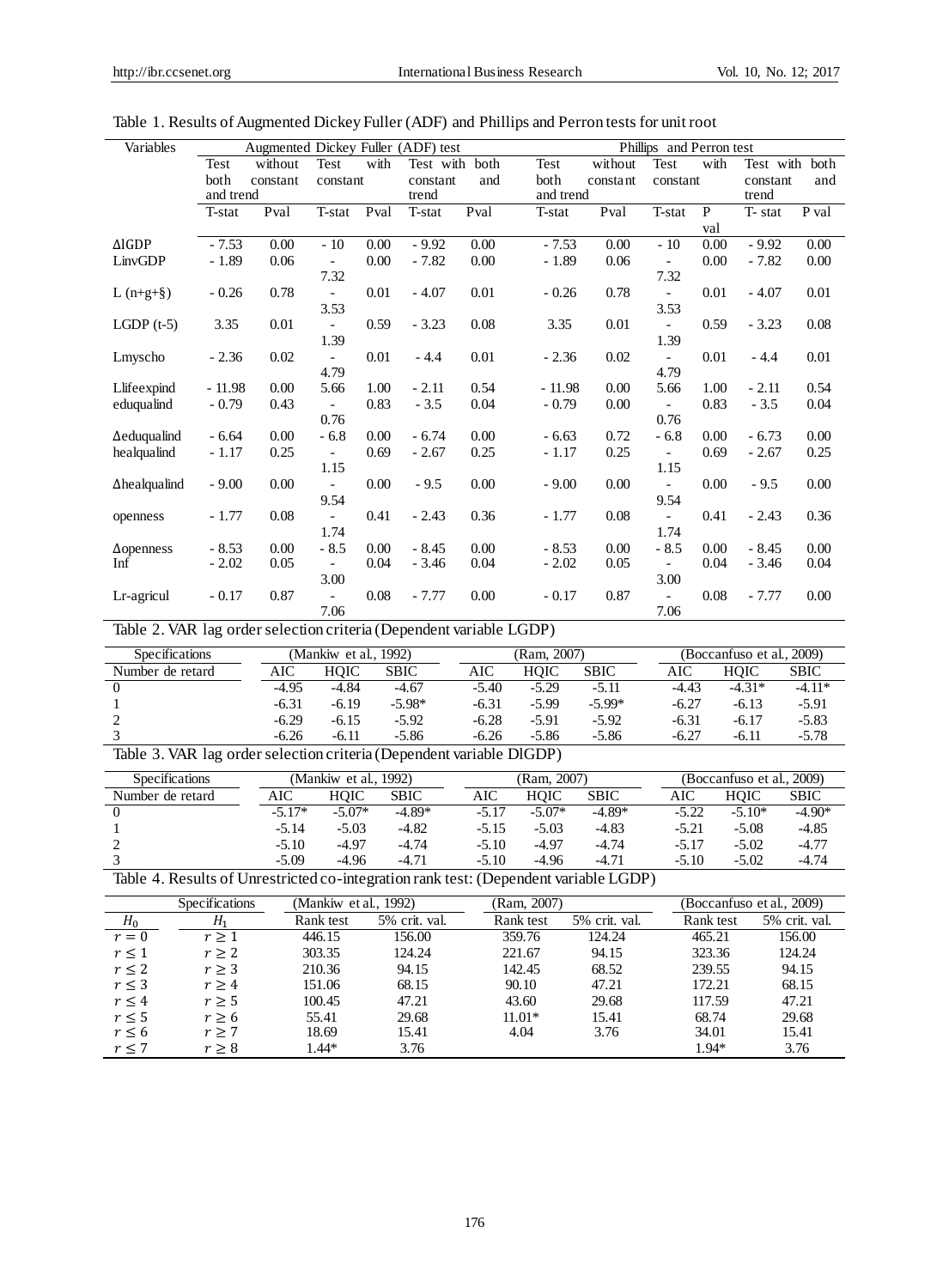|            | Specifications | (Mankiw et al., 1992) |               | (Ram, 2007) |               |           | (Boccanfuso et al., 2009) |
|------------|----------------|-----------------------|---------------|-------------|---------------|-----------|---------------------------|
| $H_0$      | $H_1$          | Rank test             | 5% crit. val. | Rank test   | 5% crit. val. | Rank test | 5% crit. val.             |
| $r=0$      | r > 1          | 323.65                | 156.00        | 353.97      | 156.00        | 260.80    | 192.89                    |
| $r \leq 1$ | r > 2          | 208.13                | 124.24        | 239.69      | 124.24        | 191.36    | 156.00                    |
| $r \leq 2$ | r > 3          | 136.20                | 94.15         | 173.11      | 94.15         | 127.77    | 124.24                    |
| $r \leq 3$ | r > 4          | 88.15                 | 68.52         | 116.54      | 68.52         | $77.47*$  | 94.15                     |
| $r \leq 4$ | r > 5          | $4.5.20*$             | 47.21         | 76.32       | 47.21         | 49.76     | 68.52                     |
| r < 5      | r > 6          | 21.51                 | 29.68         | 47.15       | 29.68         | 30.27     | 47.21                     |
| $r \leq 6$ | r > 7          | 7.54                  | 15.41         | 20.64       | 15.41         | 16.61     | 29.68                     |
| r < 7      | r > 8          | 2.15                  | 3.76          | 5.87        | 3.76          | 0.34      | 15.41                     |
|            |                |                       |               |             |               |           |                           |

| Table 5. Results of Unrestricted co-integration rank test: (Dependent variable DIGDP) |  |  |  |  |  |
|---------------------------------------------------------------------------------------|--|--|--|--|--|
|                                                                                       |  |  |  |  |  |

*5.3 Regression Analysis*

As seen in Table 6, we investigates the determinants of LGDP, If we refer to the criteria of (Raftery, 1995) which suggests that the posterior probabilities should be higher than 0,5. We distinguish five variables that affect significantly GDP per worker where three are proxies of human capital: The average years of total schooling that affects positively and significantly GDP per worker with the probability of 0.9976. Also, these results show that the life expectancy index affects positively and significantly GDP per worker with the probability of 0.6312 and the quality index of health resulting from the PCA method affects positively and significantly the growth of GDP per worker with the probability of 0.8496. However, the quality index of education resulting from the PCA method affects negatively and not significantly GDP per worker.

These results confirm that the economic growth is affected by degree of growth of human capital measured by growth of average years of total schooling and health indicator used.

These results could be explained in two ways: either the Moroccan economy is characterized by the low level of quality of education, as shown by (Pritchett, 2001) or the stock of human capital is allocated in low productivity sectors (Murphy et al., 1991).

In addition, we found that the indicator of openness resulting from the PCA method and the agricultural production index has positive and significant impact on GDP per worker respectively with the probability of 0.8338 and 0.9864.

These results could be explained by the fact that the policy of openness made by Morocco promoted the economic growth by insuring transfer of qualifications and new technologies. However, the Moroccan authorities need to make additional efforts to obtain much opportunities related to this policy. In addition, the agricultural production index affects positively and significantly the GDP per worker that confirms the dependence of Moroccan economic growth on agricultural production: The agriculture sector contributes to more than 14% of GDP and creates employment of more than 75% of population in rural areas.

As seen in Table 7, we investigates the determinants of the growth of GDP per worker, we found that only the growth of physical capital and growth of active that affects significantly the growth of GDP per worker. As for the four proxies of human capital, they affects positively but not significantly the economic growth of Morocco.

As in the Table 8and the Table 9, the results of Granger causality test show first that only the indicator of quality of health that cause the GDP per worker. Secondly, these results show that the average years of total schooling and the indicator of quality of education cause the growth of GDP per worker and the growth of GDP cause the growth of the quality index of health.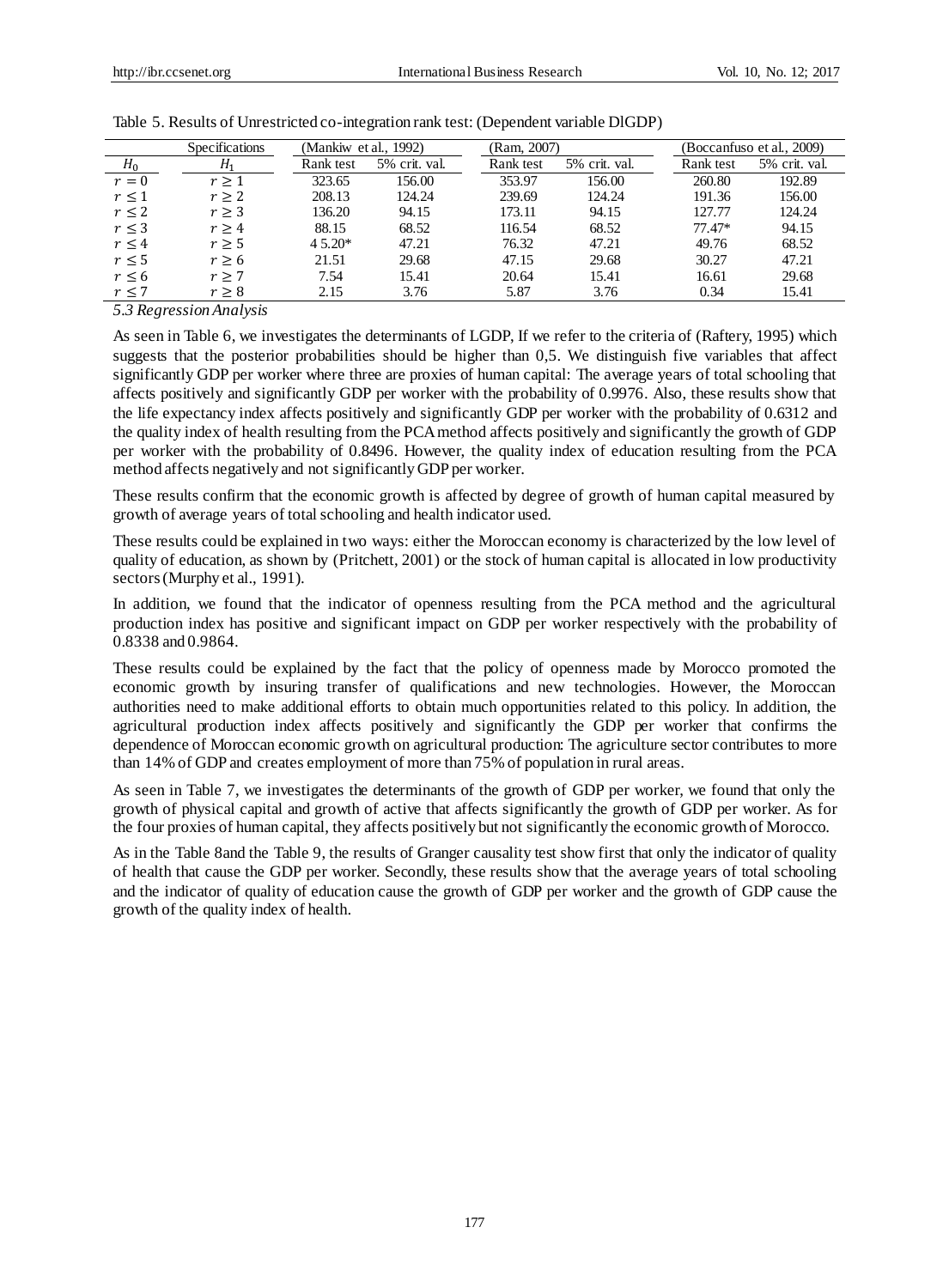|               | Independent variable                                 |             |                                       |                   | Bayesian regression results                       |                     |
|---------------|------------------------------------------------------|-------------|---------------------------------------|-------------------|---------------------------------------------------|---------------------|
|               | Description                                          | Name        | Posterior<br>Inclusion<br>Probability | Posterior<br>Mean | Conditional<br>Posterior<br>Standard<br>Deviation | Sign<br>Probability |
|               | Average years of schooling                           | lmyscho     | 0.9976                                | 0.8607            | 0.1666                                            | 1.0000              |
| Human capital | life expectancy index                                | Llifeexpind | 0.6312                                | 0.2183            | 0.2042                                            | 1.0000              |
|               | Quality index of education                           | eduqualind  | 0.2664                                | $-0.0331$         | 0.0687                                            | 0.0000              |
|               | Quality index of health                              | healqualind | 0.8496                                | 0.2506            | 0.1448                                            | 0.9999              |
|               | Physical capital                                     | LinvGDP     | 0.1057                                | $-0.0015$         | 0.0102                                            | 0.0448              |
|               | Growth of active population                          | $L(n+g+§)$  | 0.1359                                | $-0.0035$         | 0.0154                                            | 0.0978              |
|               | Convergence affect                                   | $LGDP(t-5)$ | 0.1232                                | 0.0086            | 0.0301                                            | 0.1843              |
|               | Index of openness policy                             | openness    | 0.8338                                | 0.0957            | 0.0583                                            | 1.0000              |
|               | Inflation                                            | Inf         | 0.1279                                | $-0.0022$         | 0.0002                                            | 0.2121              |
|               | agricultural production index                        | Lr-agricul  | 0.9864                                | 0.0962            | 0.0282                                            | 1.0000              |
|               | <b>Observations</b><br>Number of potential variables | 51<br>1024  |                                       |                   |                                                   |                     |

# Table 6. Results of Bayesian Model Averaging method data from 1965 to 2015: (Dependent variable LGDP)

The mean of variables to include 5.0578 (addition of Posterior Inclusion Probability)

Table 7. Results of Bayesian Model Averaging method data from 1965 to 2015: (Dependent variable DlGDP)

|         | Independent variables                           |                         |                                               |                   | <b>Bayesian Regression Results</b>                |                      |
|---------|-------------------------------------------------|-------------------------|-----------------------------------------------|-------------------|---------------------------------------------------|----------------------|
|         | Description                                     | Name                    | Posterior<br><b>Inclusion</b><br>Probability  | Posterior<br>Mean | Conditiona1<br>Posterior<br>Standard<br>Deviation | Sign<br>Probability" |
|         | The growth of the average years of<br>schooling | Dlmyscho                | 0.3681                                        | 0.0866            | 0.1369                                            | 1.0000               |
| Humain  | life expectancy index                           | Dllifeexpind            | 0.0933                                        | $-0.0001$         | 0.0414                                            | 0.4345               |
| capital | Quality index of education                      | Deduqualind             | 0.2548                                        | $-0.0495$         | 0.1057                                            | 0.0000               |
|         | Quality index of health                         | Dhealqualind            | 0.1448                                        | $-0.0184$         | 0.0693                                            | 1.0000               |
|         | Physical capital                                | <b>DlinvGDP</b>         | 0.8413                                        | 0.3185            | 0.1847                                            | 1.0000               |
|         | Growth of active population                     | $Dl(n+g+\S)$            | 0.5461                                        | $-0.1617$         | 0.1780                                            | 0.0000               |
|         | Convergence affect                              | $DIGDP(t-5)$            | 0.09537                                       | 0.0021            | 0.0421                                            | 0.6842               |
|         | Index of openness policy                        | Dopenness               | 0.1815                                        | 0.0292            | 0.0833                                            | 1.0000               |
|         | Inflation                                       | Dinf                    | 0.1028                                        | 0.0062            | 0.0458                                            | 1.0000               |
|         | agricultural production index                   | D <sub>r</sub> -agricul | 0.1004                                        | 0.0051            | 0.0461                                            | 0.8557               |
|         | <b>Observations</b>                             | 51                      |                                               |                   |                                                   |                      |
|         | Number of potential variables                   | 1024                    |                                               |                   |                                                   |                      |
|         | The mean of variables to include                | 2.7288                  | (addition of Posterior Inclusion Probability) |                   |                                                   |                      |

Table 8. Results of Granger causality test (Dependent variable LGDP)

| Indicators<br>of<br>human<br>capital      | the average years of<br>total schooling |      | the index of the gap of<br>life expectancy |      | the quality index of<br>education |      | the quality index of<br>health |      |
|-------------------------------------------|-----------------------------------------|------|--------------------------------------------|------|-----------------------------------|------|--------------------------------|------|
| Null hypothesis                           | F-test                                  | Prob | F-test                                     | Prob | F-test                            | Prob | F-test                         | Prob |
| Human capital does not<br>cause LGDP.     | - 1.07                                  | 0.43 | 1.56                                       | 0.21 | 0.63                              | 0.43 | 4.12                           | 0.04 |
| LGDP.<br>does not cause<br>Human capital. | 0.04                                    | 0.95 | 0.56                                       | 0.45 | 1.17                              | 0.28 | 19.01                          | 0.00 |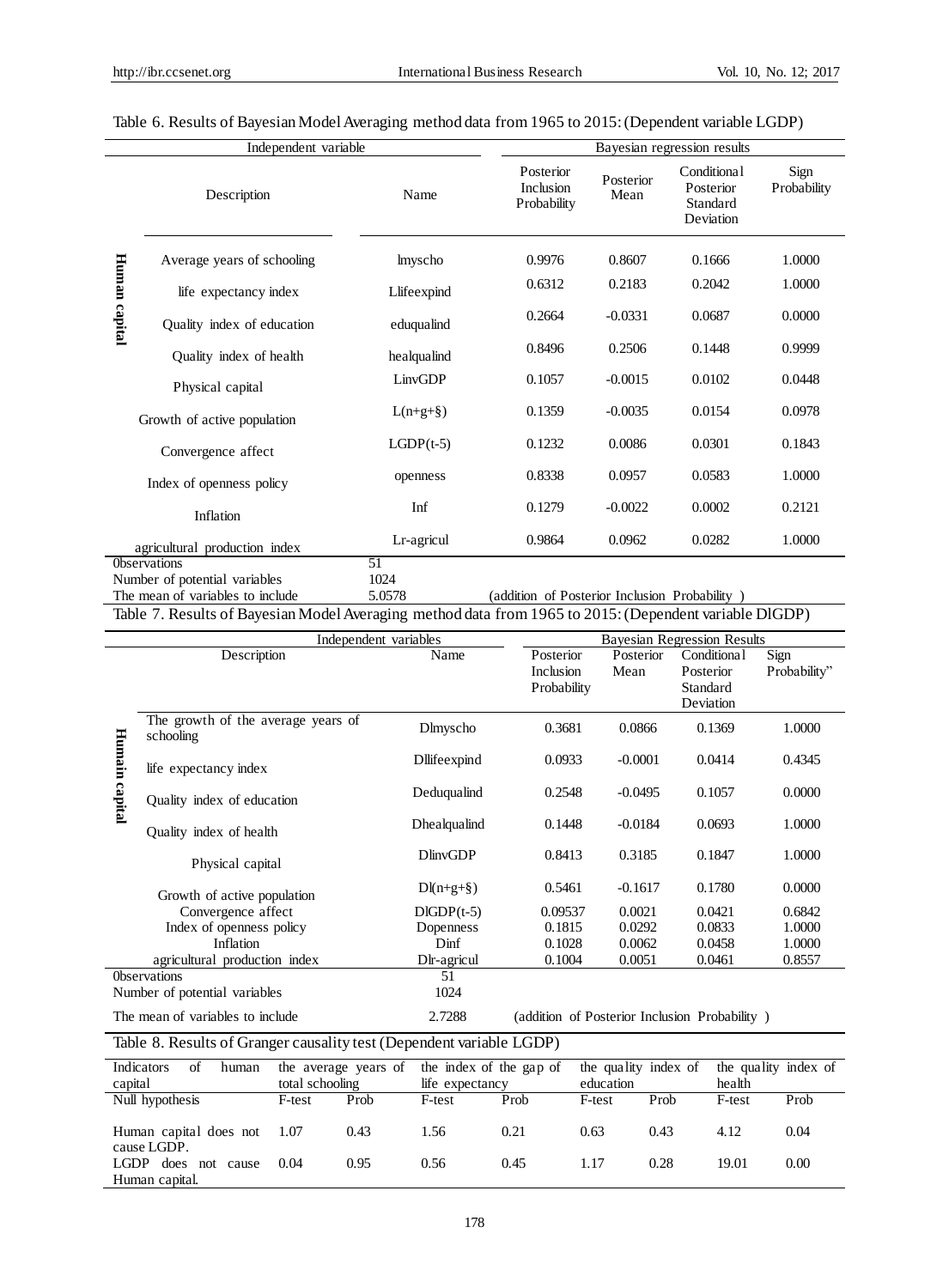| of<br>Indicators<br>human<br>capital |        | the average years of<br>total schooling |        | the index of the gap in<br>life expectancy |        | the quality index of<br>education |        | the quality index of<br>health |  |
|--------------------------------------|--------|-----------------------------------------|--------|--------------------------------------------|--------|-----------------------------------|--------|--------------------------------|--|
|                                      | F-test | Prob                                    | F-test | Prob                                       | F-test | Prob                              | F-test | Prob                           |  |
| Null hypothesis                      |        |                                         |        |                                            |        |                                   |        |                                |  |
| Human capital does not               | 11.15  | 0.001                                   | 1.55   | 0.69                                       | 6.23   | 0.01                              | 1.59   | 0.21                           |  |
| cause DIGDP.                         |        |                                         |        |                                            |        |                                   |        |                                |  |
| DIGDP<br>does not cause              | 0.73   | 0.79                                    | 0.16   | 0.69                                       | 0.24   | 0.62                              | 6.1    | 0.08                           |  |
| Human capital.                       |        |                                         |        |                                            |        |                                   |        |                                |  |

Table 6. Results of Granger causality test (Dependent variable DlGDP)

## **6. Conclusion**

Human capital is at the heart of empirical works that explain the determinants of economic growth. Although, many authors argue that human capital may affect positively and significantly the economic growth several empirical studies obtained controversial results.

This paper investigates the relationship between human capital and economic growth in Morocco during the period from 1965 to 2015. In order to test this relationship, we firstly use the Johansen multivariate cointegration test and the Granger causality test. Secondly, we use the method of the Bayesian Model Averaging which takes into consideration the uncertainty related to the specification of the model studied. In order to measure human capital, we have used four proxies of human capital: first, the average years of total schooling, second the index of the gap in life expectancy between Morocco and developed countries and third we integrate the qualitative aspects of education and health by constructing two composite indicator of human capital using method of Principal Component Analysis (PCA).

The main results confirm that in the specification of determinants of GDP per worker the average years of total schooling, the life expectancy index and the indicator of quality of health affect positively and significantly level of GDP per worker. However, in the specification of determinants of the growth of the GDP per worker, we found there is no proxy of human capital that affects significantly the growth of the GDP per worker.

In addition, the results of Granger causality test show that only the indicator of quality of health that cause the GDP per worker. As well, these results show that the average years of total schooling and the indicator of quality of education cause the growth of GDP per worker. We suggest that the Moroccan authorities should make additional efforts to raise the level of quality of human capital especially in the health sector and increase the productivity of both public and private investment.

#### **References**

- Abdouni, A., & Hanchane,S.(2008). A la recherche des liens hétérogènes entre l'ouverture, le capital humain et la croissance économique dans les pays en voie de développement: un examen à l'aide des données de panel. Critique économique: La revue des économistes critiques'' *IMIST, service de coopération et d'action culturelle de l'ambassade de france au maroc*, *9,* 99-130.
- Aghion, P., & Howitt, P. (1992). Un modèle de croissance par destruction créatrice. *Economica, Paris*, 177-212.
- Aghion, P., & Howitt, P. (1998). *Endogeneous growth theory*. Cambridge: MIT Press.
- Akaike, H. (1974). A new look at the statistical model identification. *IEEE transactions on automatic control*, *19,*  716-723. https://doi.org/10.1109/TAC.1974.1100705
- Altinok, N., Diebolt, C., & Demeulemeester, J. L. (2014). A new international database on education quality: 1965--2010. *Applied Economics*, *46,* 1212-1247. https://doi.org/10.1080/00036846.2013.868592
- Altinok, N., & Murseli, H. (2007). International database on human capital quality. *Economics Letters, 96,* 237-244. https://doi.org/10.1016/j.econlet.2007.01.009.
- Anand, S., & Ravallion, M. (1993). Human development in poor countries: on the role of private incomes and public services. *The Journal of Economic Perspectives*, *7,* 133-150. https://doi.org/10.1257/jep.7.1.133
- BAD, B. A. D. D. (2013). *Programme d'appui a la reforme de la couverture medicale - phase 3*. [Online] Departement OSHD Available at: https://www.afdb.org [Accessed 15 Decembre 2016].
- Barro, R. J. (1991). Economic growth in a cross section of countries. *The quarterly journal of economics*, *106,*  407-443. https://doi.org/10.2307/2937943
- Barro, R. J., & Lee, J. W. (1994). Sources of economic growth. In *Carnegie-Rochester conference series on public policy*., 1994. https://doi.org/10.1016/0167-2231(94)90002-7
- Barro, R. J., & Lee, J. W. (2001). International data on educational attainment: updates and implications. *oxford*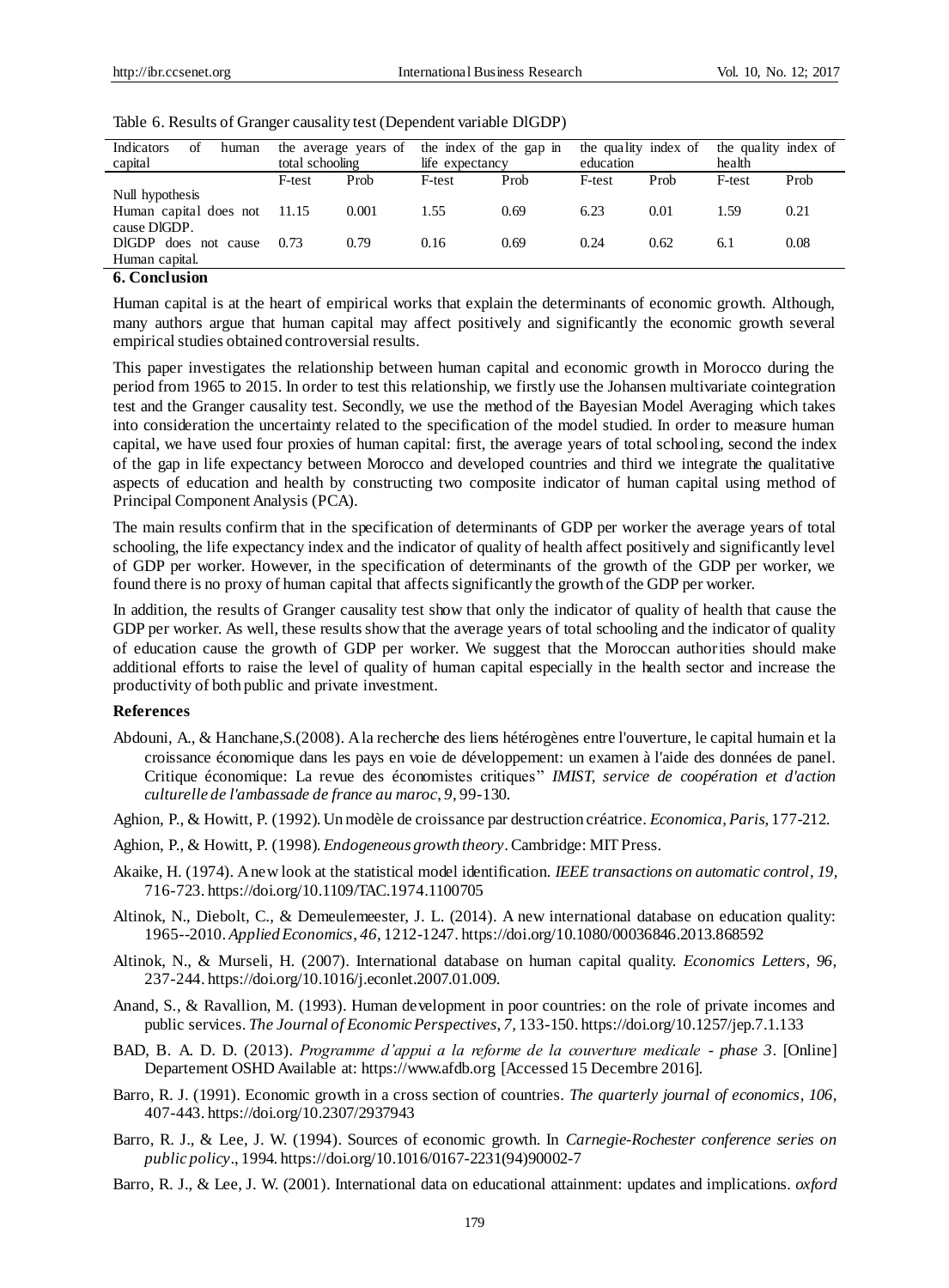*Economic papers*, *53,* 541-563. https://doi.org/10.1093/oep/53.3.541

- Barro, R. J., & Lee, J. W. (2016). *Educational Attainment Dataset*. [Online] Available at: www.barrolee.com [Accessed 25 December 2016].
- Barro, R. J. *et al.* (2003). Determinants of economic growth in a panel of countries. *Annals of economics and finance*, *4,* 231-274.
- Bassanini, A., & Scarpetta, S. (2002). Does human capital matter for growth in OECD countries? A pooled mean-group approach. *Economics letters*, *74,* 399-405. https://doi.org/10.1016/S0165-1765(01)00569-9.
- Becker, G. S. (1962). Investment in human capital: A theoretical analysis. *Journal of political economy*, *70,* 9-49. https://doi.org/10.1086/258724
- Benhabib, J., & Spiegel, M. M. (1994). The role of human capital in economic development evidence from aggregate cross-country data. *Journal of Monetary economics*, *34,* 143-173. https://doi.org/10.1016/0304-3932(94)90047-7
- Berthélemy, J. C., Dessus, S., & Varoudakis, A. (1997). Capital humain et croissance: le rôle du régime commercial. *Revue économique*, 419-428.
- Bloom, D. E., Canning, D., & Sevilla, J. (2004). The effect of health on economic growth: a production function approach. *World development*, *32,* 1-13. https://doi.org/10.1016/j.worlddev.2003.07.002
- Bloom, D. E., & Mahal, A. S. (1995). *Does the AIDS epidemic really threaten economic growth?* Tech. rep. National bureau of economic research.
- Boccanfuso, D., Savard, L., & Savy, B. (2009). Capital humain et croissance: évidences sur données de pays africains. *Cahier de recherche/Working Paper*, *9,* 15.
- Bodman, P., Heaton, K. A., & Hodge, A., *et al.* (2009). Fiscal decentralisation and economic growth: A Bayesian model averaging approach. *School of Economics, University of Queensland, Australia.*.
- Bouayad, A. (1994). *Capital humain et croissance des pays en développement le cas du Maroc*. Thèse de doctorat en sciences économiques. Toulouse, FRANCE: Université Toulouse.
- Bouoiyour, J. (2000). *Relation éducation croissance économique au Maroc Long terme ou court terme*. Tech.rep. University Library of Munich, Germany.
- Bouoiyour, J., & Bennaghmouch, S. (2002). *Capital humain et croissance économique au Maroc*. Tech. rep. University Library of Munich, Germany.
- Bouoiyour, J., & Hanchane, H. *et al.* (2009). Investissements directs étrangers et productivité. *Revue économique*, *60,* 109-131. https://doi.org/10.3917/reco.601.0109
- Bourbonnais, R. (2005). Econométrie. *DUNOD*, (6éme éditions).
- Caselli, F., Esquivel, G., & Lefort, F. (1996). Reopening the convergence debate: a new look at cross-country growth empirics. *Journal of economic growth*, *1,* 363-389. https://doi.org/10.1007/BF00141044
- CESE, C. E. S. E. E. (2013). *Les soins de santé de base Vers un accès équitable et généralisé*. [Online] RABAT, Maroc: Imprimerie SIPAMA SARL Available at: http://www.ces.ma/Documents/PDF/Rapport%20SSB%20VF.pdf [Accessed 21 Juin 2016]
- Ciccone, A., & Jarocinski, M. (2008). Determinants of Economic Growth Will Data Tell? *European Central Bank Working Paper Series No 852*.
- De la Fuente, Á., & Doménech, R. (2002). Educational Attainment in the OECD, 1960-95. *CEPR Discussion Paper No. 3390.* SSRN: https://ssrn.com/abstract=317689
- Denison, E. F. (1962). The Sources of Economic Growth in the US and the Alternatives before Us. *Committee for Economic Development*.
- Dessus, S. (2000). Capital humain et croissance: le rôle retrouvé du système éducatif. *économie publique*, *2*(6), 95-115.
- Durlauf, S. N., Johnson, P. A., & Temple, J. R. W. (2005). Growth econometrics. *Handbook of economic growth*, *1,* 555-677. https://doi.org/10.1016/S1574-0684(05)01008-7
- Engle, R. F., & Granger, C. W. J. (1987). Co-integration and error correction: representation, estimation, and testing. *Econometrica: journal of the Econometric Society*, 251-276. https://doi.org/10.2307/1913236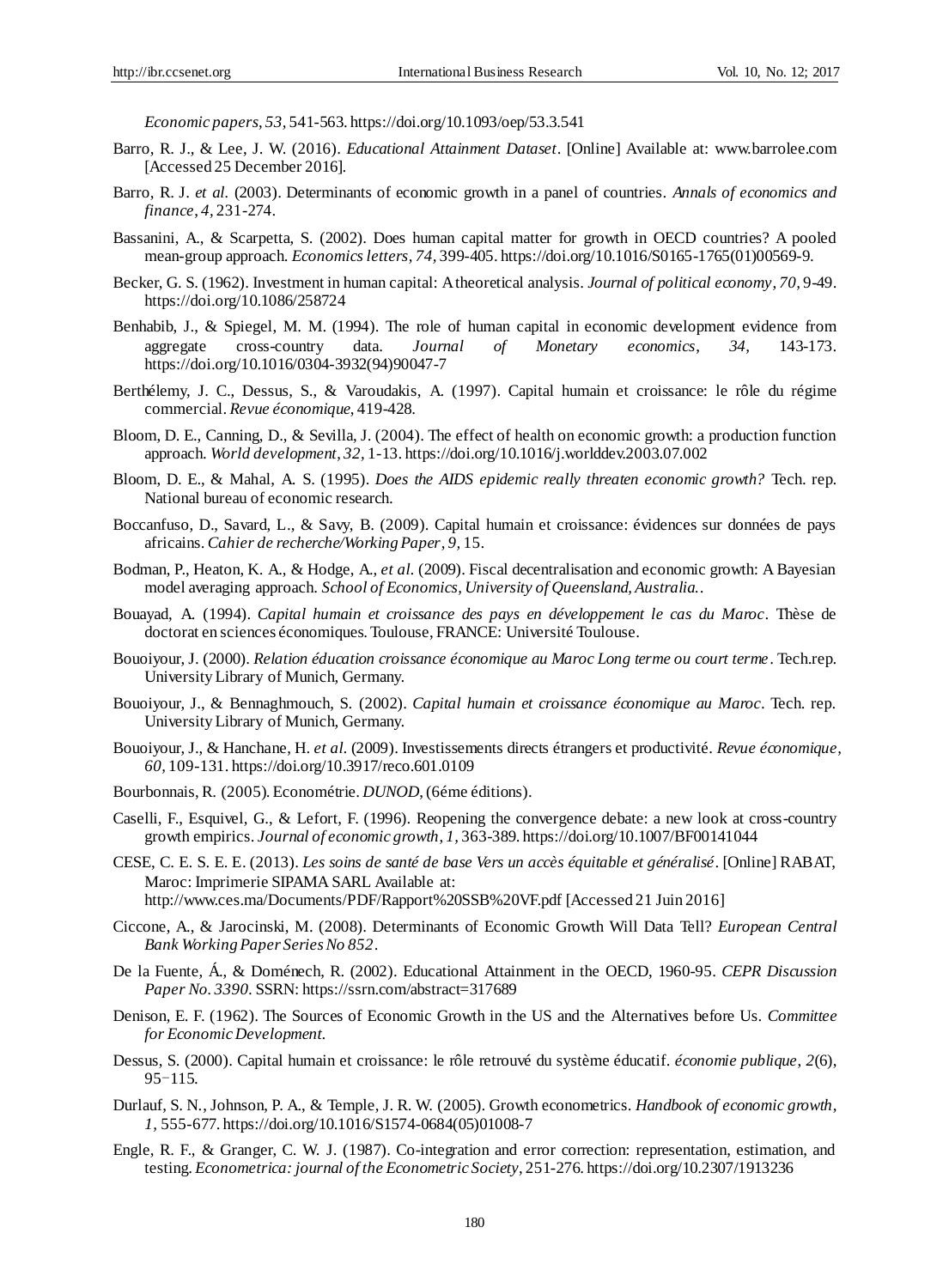- Fall, A., & Thiaw, K. (2012). *Productivité des Dépenses Publiques et Croissance Economique dans l'UEMOA:Une Analyse Bayésienne sur Données de Panel*. DPEE Senegal.
- Fernandez, C., Ley, E., & Steel, M. F. J. (2001). Benchmark priors for Bayesian model averaging. *Journal of Econometrics*, *100,* 381-427. https://doi.org/10.1016/S0304-4076(00)00076-2
- Fetahi-Vehapi, M., Sadiku, L., & Petkovski, M. (2015). Empirical Analysis of the Effects of Trade Openness on Economic Growth: An Evidence for South East European Countries. *Procedia Economics and Finance*, *19,* 17-26. https://doi.org/10.1016/S2212-5671(15)00004-0
- Granger, C. W. J. (1969). Investigating causal relations by econometric models and cross-spectral methods. *Econometrica: Journal of the Econometric Society*, 424-438. https://doi.org/10.2307/1912791
- Granger, C. W. J. (1981). Some properties of time series data and their use in econometric model specification. *Journal of econometrics*, *16,* 121-130. https://doi.org/10.1016/0304-4076(81)90079-8.
- Hannan, E. J., & Quinn, B. G. (1979). The determination of the order of an autoregression. *Journal of the Royal Statistical Society. Series B (Methodological)*, 190-195.
- Hanushek, E. A., & Kimko, D. D. (2000). Schooling, labor-force quality, and the growth of nations. *American economic review*, 1184-1208. https://doi.org/10.1257/aer.90.5.1184
- Hanushek, E. A., & Woessmann, L. (2012). Do better schools lead to more growth? Cognitive skills, economic outcomes, and causation. *Journal of economic growth*, *17,* 267-321. https://doi.org/10.1007/s10887-012-9081-x
- Hicks, N. L. (1980). Is there a tradeoff between growth and basic needs? *Finance and Development*, *17,* 17.
- Ibourk, A., & Amaghouss, J. (2013). Education and Economic Growth in the MENA Region: Some New Evidence. *Journal of Economics and Sustainable Development*.
- Islam, N. (1995). Growth empirics: a panel data approach. *The Quarterly Journal of Economics*, *110,* 1127-1170. https://doi.org/10.2307/2946651
- Johansen, S. (1988). Statistical analysis of cointegration vectors. *Journal of economic dynamics and control, 12,*  231-254. https://doi.org/10.1016/0165-1889(88)90041-3
- Johansen, S., & Juselius, K. (1990). Maximum likelihood estimation and inference on cointegration—with applications to the demand for money. *Oxford Bulletin of Economics and statistics*, *52,* 169-210. https://doi.org/10.1111/j.1468-0084.1990.mp52002003.x
- Khan, M. K. (2015). Contribution of female human capital in economic growth: an empirical analysis of Pakistan (1972–2012). *Springer Science and Business Media*, *50,* 709. https://doi.org/10.1007/s11135-015-0172-6
- Knowles, S., & Owen, P. D. (1995). Health capital and cross-country variation in income per capita in the Mankiw-Romer-Weil model. *Economics letters*, *48,* 99-106. https://doi.org/10.1016/0165-1765(94)00577-O
- Koukpo, M. T. (2005). Déterminants des investissements directs étrangers dans les pays de l'UEMOA. *African Institute for Economic Development and Planning (IDEP), Dakar*.
- Kruger, A. B., & Lindahl, M. (2001). Education for growth: Why and for whom. *Journal of Economic Literature*, *39,* 1101-1136. https://doi.org/10.1257/jel.39.4.1101
- Leon-Gonzalez, R., & Vinayagathasan, T. (2015). Robust determinants of growth in Asian developing economies: A Bayesian panel data model averaging approach. *Journal of Asian Economics*, *36,* 34-46. https://doi.org/10.1016/j.asieco.2014.12.001
- Lucas, R. E. (1988). On the mechanics of economic development. *Journal of monetary economics*, *22,* 3-42. https://doi.org/10.1016/0304-3932(88)90168-7
- Mankiw, N. G., Romer, D., & Weil, D. N. (1992). A contribution to the empirics of economic growth. *The quarterly journal of economics*, *107,* 407-437. http://dx.doi.org/10.2307/2118477
- Mansouri, B. (2009). Effets des IDE et de l'ouverture commerciale sur la croissance economique au Maroc. *Centre de conferences des Nations Unies, Addis-Abeba, Ethiopie*.
- Mbulawa, S. (2015). Determinants of Economic Growth in Southern Africa Development Community: The Role of Institutions. *Applied Economics and Finance*, *2,* 91-102. https://doi.org/10.11114/aef.v2i2.782
- Mincer, J. (1958). Investment in human capital and personal income distribution. *Journal of political economy*,